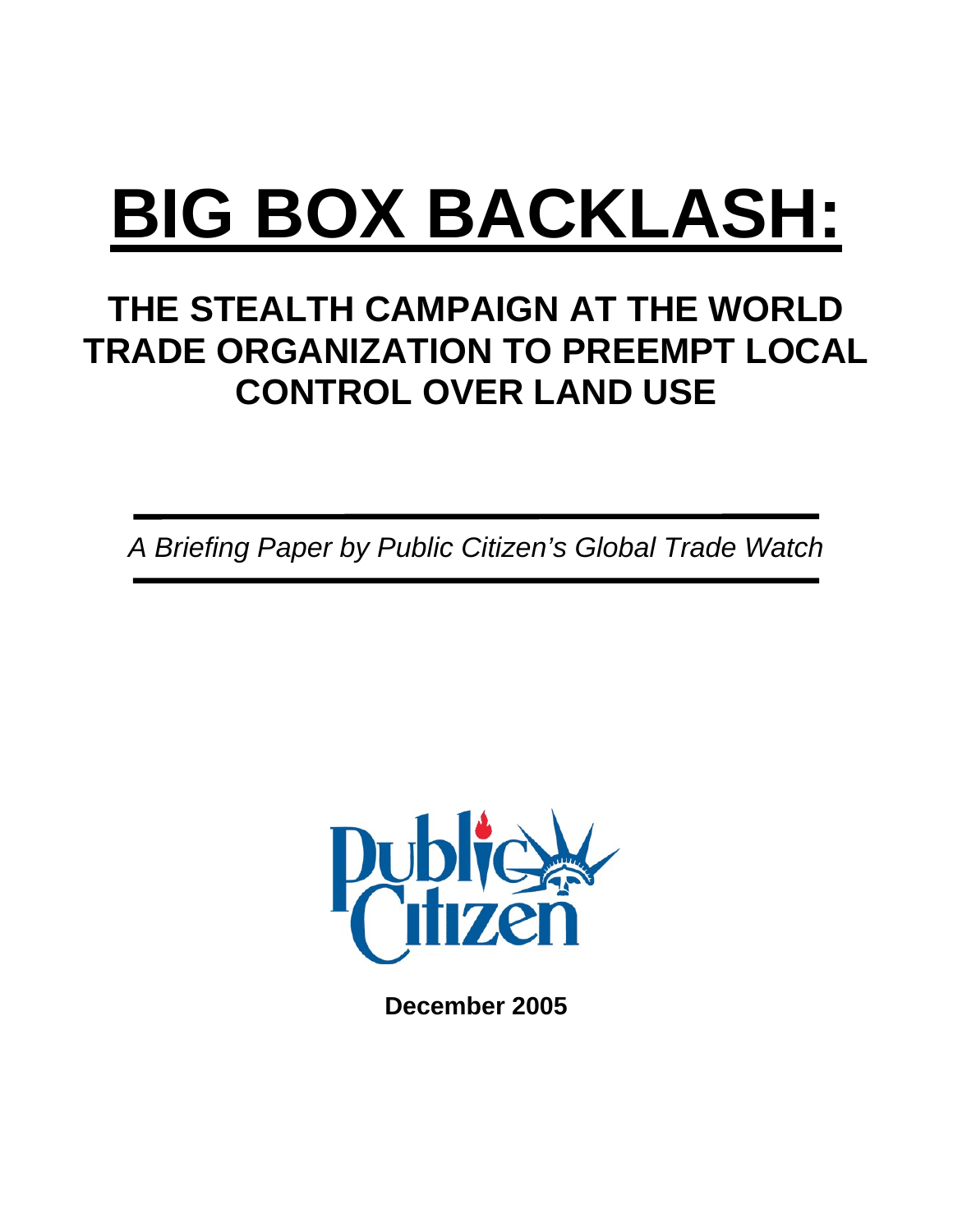© 2005 by Public Citizens Global Trade Watch. All rights reserved. No part of this document may be reproduced or utilized in any form or by any means, electronic or mechanical, including photography, recording, or by information exchange and retrieval systems, without written permission from the authors.

Public Citizen is a nonprofit membership organization in Washington, D.C., dedicated to advancing consumer rights through lobbying, litigation, research, publications and information services. Since its founding by Ralph Nader in 1971, Public Citizen has fought for consumer rights in the marketplace, for safe and secure health care, for fair trade, for clean and safe energy sources, and for corporate and government accountability. Visit our web page at http://www.citizen.org.

Acknowledgments: This briefing paper was written by Mary Bottari, Public Citizen, and Ellen Gould, GATS consultant. Additional invaluable assistance was provided by Sehar Raziuddin, Todd Tucker, Sara Johnson, Jason Brodsky, Susan Ellsworth, Alyssa Prorok, Chris Slevin, Saerom Park and Lori Wallach.

Additional copies of this document are available from: Public Citizen's Global Trade Watch 215 Pennsylvania Ave SE, Washington, DC 20003 (202) 546-4996 PC Product ID No.: E9018

#### **Other Titles by Public Citizen's Global Trade Watch:**

Trade Wars: Revenge of the Myth; Votes for Trade Deals Gone Bad (June 2005)

Fool Me Twice? Chamber of Commerce Distorts NAFTA Record, Hides CAFTA Costs (March 2005)

NAFTA's Threat to Sovereignty and Democracy: The Record of NAFTA Chapter 11 Investor-State Cases 1994- 2005 (February 2005)

Another Americas is Possible: The Impact of NAFTA on the U.S. Latino Community and Lessons for Future Trade Agreements, written with Labor Council for Latin American Advancement (LCLAA) (August 2004)

Whose Trade Organization? A Comprehensive Guide to the WTO (New Press, 2004)

No FTAA: Everything You Need to Know to Stop NAFTA Expansion (November 2003)

The WTO Comes to Dinner: U.S. Implementation of Trade Rules Bypasses Food Safety Requirements (July 2003)

Trade Adjustment Assistance: Too Little Too Late (August 2002)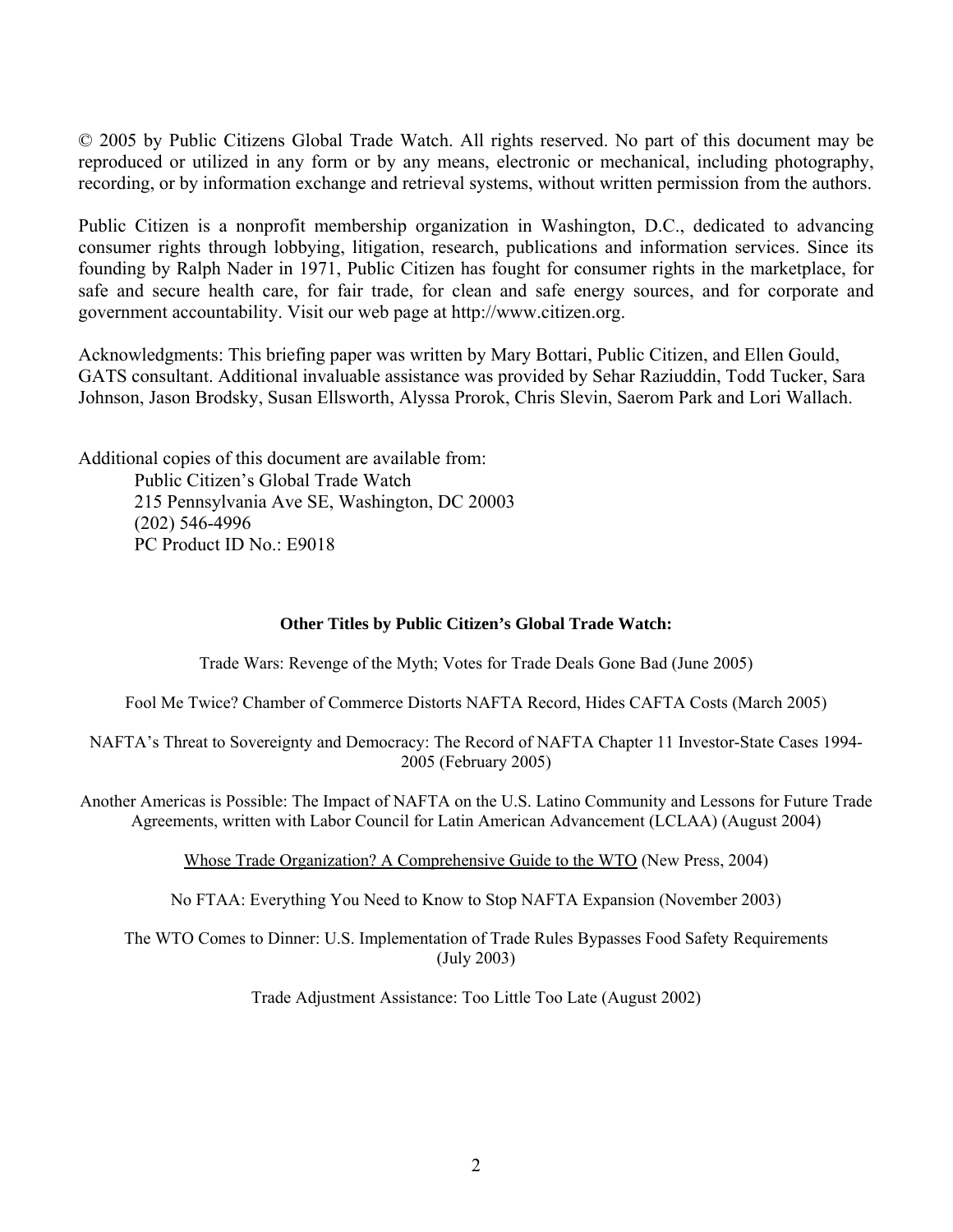## **"[WTO signatory] Countries also should be encouraged to remove any size limitations on individual stores, numeric limits on the number of stores in country and geographic limitations on store locations in the country."**

*Wal-Mart letter to the Office of the U.S. Trade Representative May 1, 2002*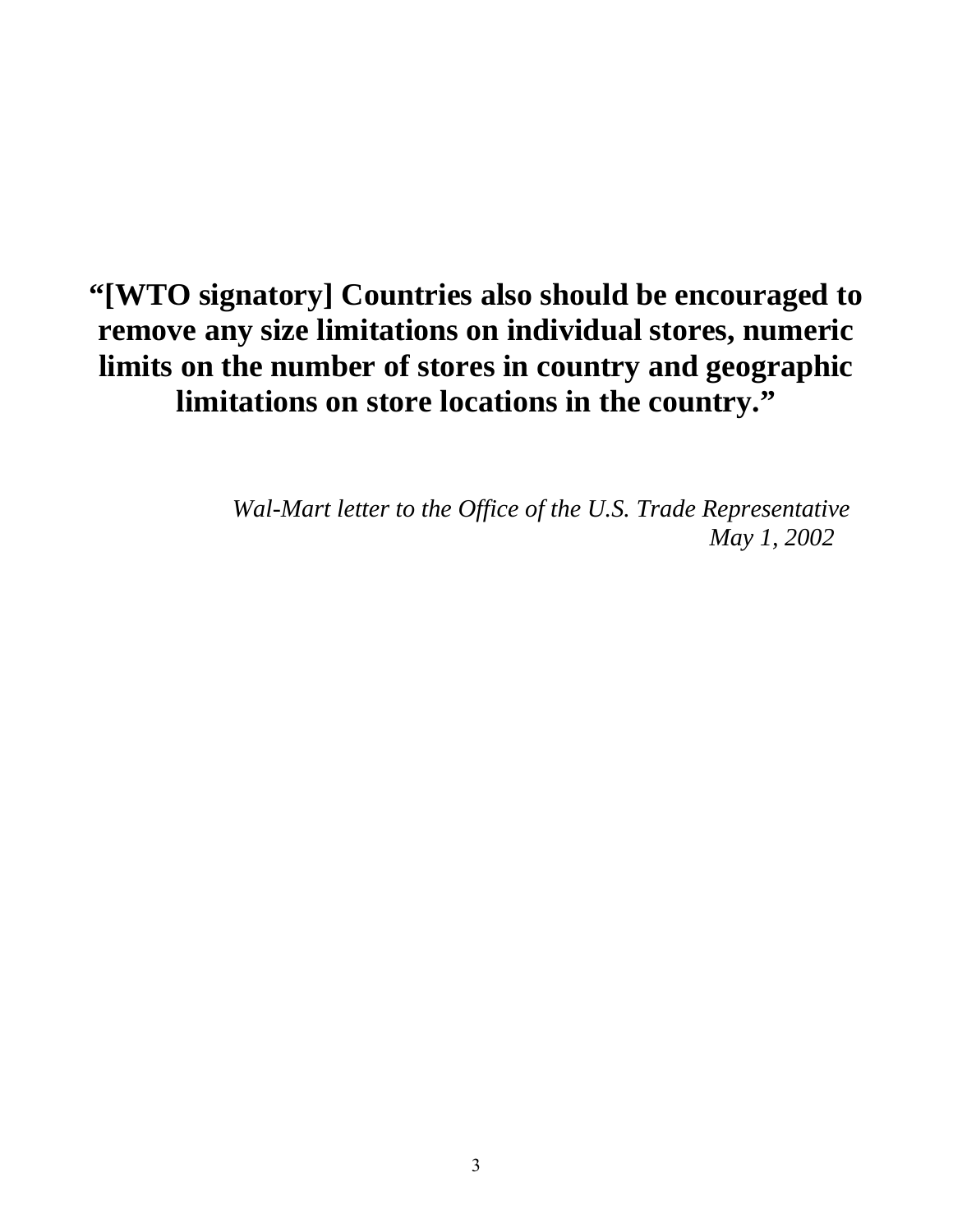## **INTRODUCTION: WAL-MART MEETS GATSILLA**

Since it was established in 1962, the retailing giant Wal-Mart has grown to be the world's largest company and the United States' largest private employer with 1.2 million employees and annual sales of  $$286$  billion<sup>1</sup> – a number that dwarfs the annual incomes of many small nations.

Wal-Mart has achieved its astonishing growth by slashing prices to the bone, a strategy with both domestic and global impacts. In the United States, numerous studies and investigative reports have documented Wal-Mart's negative effect on local communities, including poverty-level wages, union shutouts, shifting of its employees' health care costs onto taxpayers and the erosion of downtown business corridors due to the closing of small- and medium-sized retailers unable to compete with Wal-Mart prices. Wal-Mart's labor rights record has also been poor, with over 40 "wage-and-hour" cases against the corporation currently seeking class action status in 19 states,  $260$  $260$  National Labor Relations Board complaints for retaliating against employees with illegal firings threats while they were attempting to organize workers into unions,<sup>3</sup> and \$11 million paid by Wal-Mart to settle a federal investigation into the failure of the corporation's cleaning subcontractors to meet U.S. immigration laws.<sup>4</sup> The firm has also paid out over \$20 million in cases involving discrimination against the disabled and has been fined by the Department of Labor for violating child labor laws in three states.<sup>5</sup>

Overseas, the company utilizes a network of 10,000 suppliers that span the globe.<sup>6</sup> The burgeoning number of Wal-Mart sweatshop suppliers around the world was first spotlighted by the 1996 allegations that the Wal-Mart/Kathy Lee Gifford line of clothing was being made by young teenage girls in Central America.<sup>7</sup> The attendant bad publicity forced Wal-Mart to implement a "Code of Conduct" for overseas suppliers. Recently the Wal-Mart employee in charge of implementing the code in Latin America accused the firm of firing him for being too aggressive about monitoring workplaces and finding violations, such as mandatory  $24$ -hour shifts.<sup>8</sup>

Because of Wal-Mart's unique track record of labor rights violations against its U.S. workers, the use of sweatshops in its supply chains, and for its contribution to suburban sprawl, anti-sweatshop groups, economic justice activists, and smart-growth land-use organizations<sup>[9](#page-32-8)</sup> have logically focused a great deal of attention on the corporation. Thus, from small towns in Maine to Mississippi and from Los Angeles to New York, local officials are taking measures to protect their communities, their environment, their wage base and their tax dollars from the Wal-Martization of America. One effective tool has been to place land-use limits on

"…zoning and store size restrictions, and hours and hours of operations restrictions, although frequently imposed on a national basis, make investment unattractive in some markets. European hours of operation regulations are particularly troublesome"

*International Mass Retail Association, May 1, 2002.*

"big box" retailers and other development projects deemed by local officials to be destructive to the community or the environment or simply out of step with local needs and planning objectives.

Some of the policy tools used by communities include:

- Size and height restrictions on big box stores
- Limits on hours of operation
- Economic impact statements before stores can be approved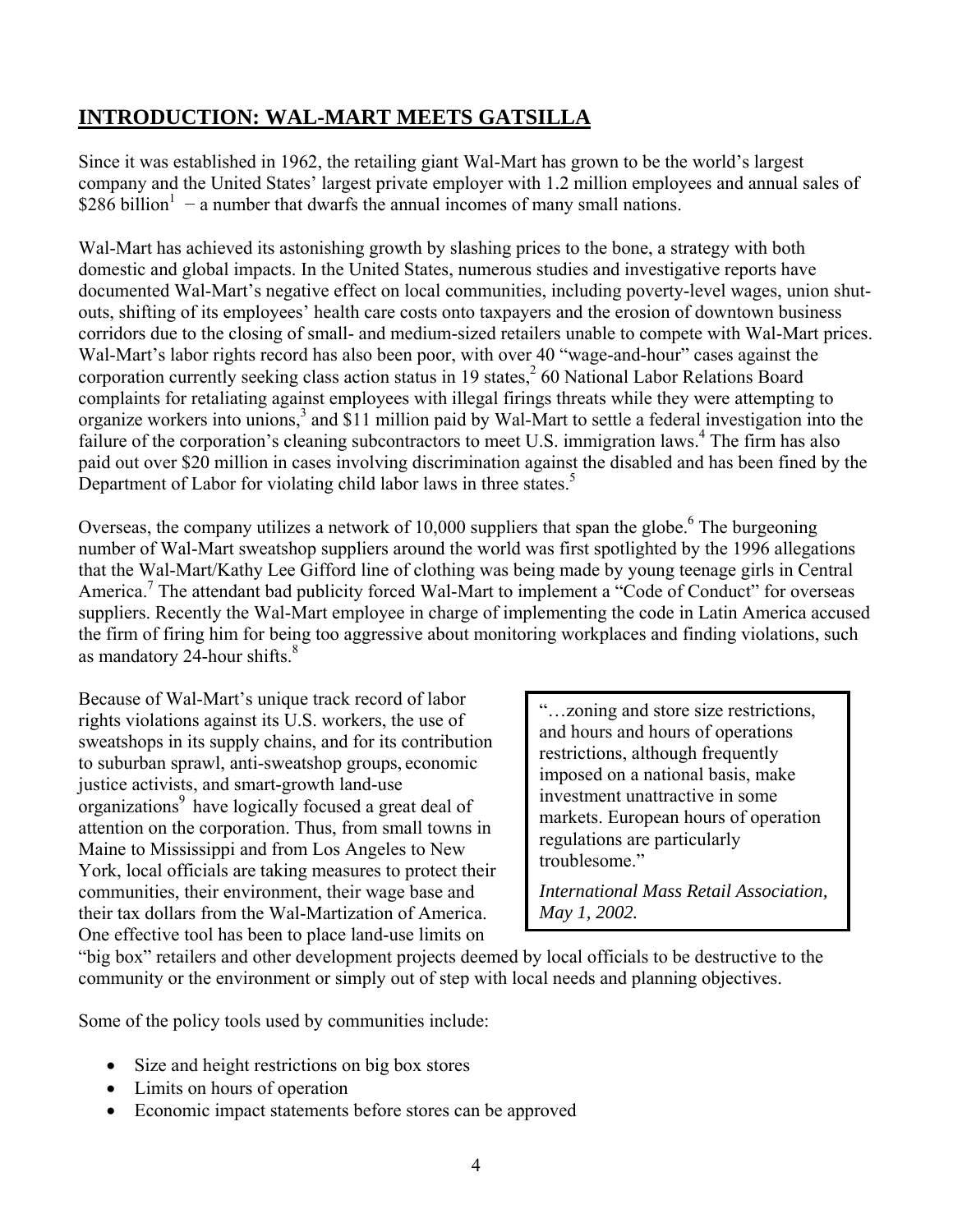- Limits on development to protect the environment or protect historic and cultural sites
- Restrictions on the number or design of formula stores and restaurants

Now, some of these mega-retailers are seeking to make an end run around these democratically achieved policies with a sneak attack on communities' ability to govern land use in the public interest. Their new strategy is to team up with a powerful new ally to undermine and preempt local governments. That new ally is a little-known international trade agreement called the General Agreement on Trade in Services (GATS).

The GATS is part of a package of agreements administered by the World Trade Organization (WTO), the Geneva-based international commerce agency with 149 signatory countries. By originally signing on to the WTO in 1994, national governments also agreed to ensure that all levels of government conformed to the GATS' rules.<sup>10</sup> In the United States, there was no specific congressional vote on GATS. When Congress approved the Uruguay Round Agreements Act in 1994 establishing the WTO, approval of GATS was included. Even though there was next to no consultation with state or local governments about the implications of the GATS for state and local regulatory authority, thanks to passage by Congress of the Uruguay Round Implementation Act, the GATS is now federal law with obligations and requirements that apply to authorities at all levels of government. The GATS contains an array of rules which dramatically limit government authority to regulate service sectors covered by the rules. The United States agreed to submit hotel, restaurant, and retail and wholesale distribution to these rules, which means the operation of retail stores like Wal-Mart as well as restaurant and hotel chains. New GATS negotiations are currently underway to expand the number of service sectors that must comply with the terms of the agreement and also to expand the scope of the rules themselves.

As communities across the United States, in Europe and elsewhere are increasingly successful in their effort to limit big box store expansion and destructive retail practices through transparent and accountable measures at the local level, mega-retailers have pursued rules at the WTO which threaten to preempt – or at the very least threaten to chill – such local government policies.

This is possible because under the terms of the WTO agreements, a foreign government can challenge any U.S. federal, state or local policy using the WTO's powerful dispute resolution system, which operates outside of the U.S. court system. If the United States loses such a WTO challenge, the U.S. federal government is obliged either to change the challenged domestic law or face automatic trade sanctions that could amount to millions in penalties. If it is a state or local policy that is challenged, the federal government must take all constitutionally available steps to ensure state or local compliance. Such actions could include enacting preemptive legislation, suing state or local governments, or withholding federal funding until the state changes or eliminates WTO-nonconforming laws.

Wal-Mart has operations in 14 countries and has become the largest retail operation in a number of them. According to Hoover's business report, Wal-Mex is a publicly traded Mexican firm and is the "*numero uno*" retailer in Mexico with over 700 stores and restaurants.<sup>11</sup> It is not beyond the realm of possibility that this powerful economic force could convince the government of Mexico to launch a WTO suit against a type of land-use law in the United States that restricts its plans for unfettered development. Wal-Mart, which has subsidiaries in Europe, could also convince the United States to target European policies which strictly regulate the citing of stores. Any successful WTO suit on zoning or land use, by any party, is sure to have a chilling effect on this type of policy around the globe.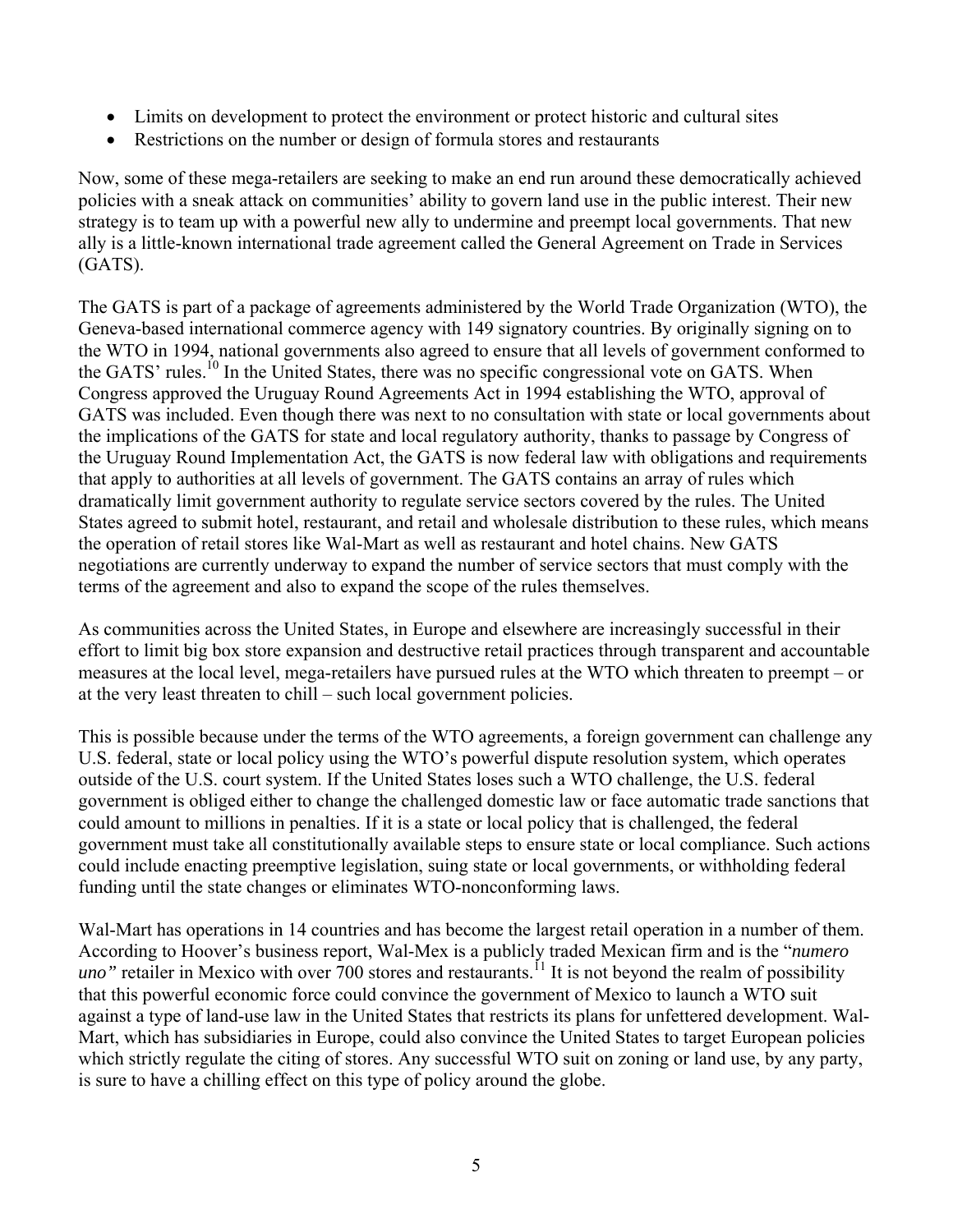Whether or not there is a WTO suit on land use, however, what has already been achieved at the WTO is significant. GATS rules applied to zoning and land use are nothing less than global rules serving to preempt local sovereignty over land use. These rules would apply equally to the United States as well as to the other WTO nations who have also neglected to safeguard local sovereignty under the GATS. While at the moment there is a limited number of foreign retail, hotel and restaurant service operations in the United States, the numbers are increasing. From Dutch-owned chain stores like Stop & Shop and Giant to the Swedish big box furniture store IKEA, to Germany's ALDI grocery chain, to food chain stores owned by foreign firms, an increasing number of foreign service-sector companies means an increasing chance of a WTO challenge in the United States in the important area of land use and zoning.

While retail operations have been active in petitioning the WTO for policies that would handcuff local land-use policies on a global basis, their activities have gone largely unreported by the media and unrecognized by zoning officials, environmentalists, academics or other land-use experts. This briefing paper takes a first step to alert concerned policy-makers at both the local and federal level. Much more work will be needed to ensure that the WTO GATS is not used to derail local efforts to ensure vibrant local economies, a clean environment and sound historical preservation or design policies.

This briefing paper documents the requirements of the current GATS and the challenges the GATS' powerful "market access" rules pose to numerous U.S. land-use policies. The briefing paper also describes GATS negotiations currently underway at the WTO which would place new constraints on U.S. land-use policies. It also reviews pertinent past WTO cases which have implications on governments' right to regulate. Finally the briefing paper makes a series of recommendations for policy-makers who are interested in safeguarding land-use policies – as well as more broadly safeguarding state sovereignty and local control – from WTO rules.

## **BACKGROUND: THE WTO GATS AND U.S. LAND-USE LAW**

The WTO's General Agreement on Trade in Services has always been extremely controversial because it represents a dramatic shift in the scope of international "trade" rules away from true trade matters – issues such as tariffs and quotas – to a much more expansive notion of establishing uniform global commercial regulations extending far beyond trade which place constraints on broad swaths of domestic policymaking.

While most people envision "trade" to be about trade *between countries* in *goods*, such as computers, corn and coffeemakers, the GATS applies to "trade" in *services*. The GATS encompasses a broad array of service sector activities including financial services, telecommunications services, postal services, retail services, education, energy and more. The GATS also defines "trade" in an extraordinarily broad way – not only including cross-border trade in services (such as services provided via the Internet, satellite and mail), but also the "commercial presence" of a foreign corporation, also known as the right of establishment, which gives corporate entities the right to set up shop *within* the territory of any WTO member in order to provide services there. Just one implication of this broad definition is that an investment by a foreign developer in a big box store, local shopping center or chain store qualifies as an activity that is covered by GATS – meaning foreign investors have certain rights and local governments are supposed to constrain their regulatory authority accordingly. Any policy that actually or even potentially affects the profitability of a service operation with foreign investors can be considered a "barrier to trade" in the WTO because it could violate GATS rules.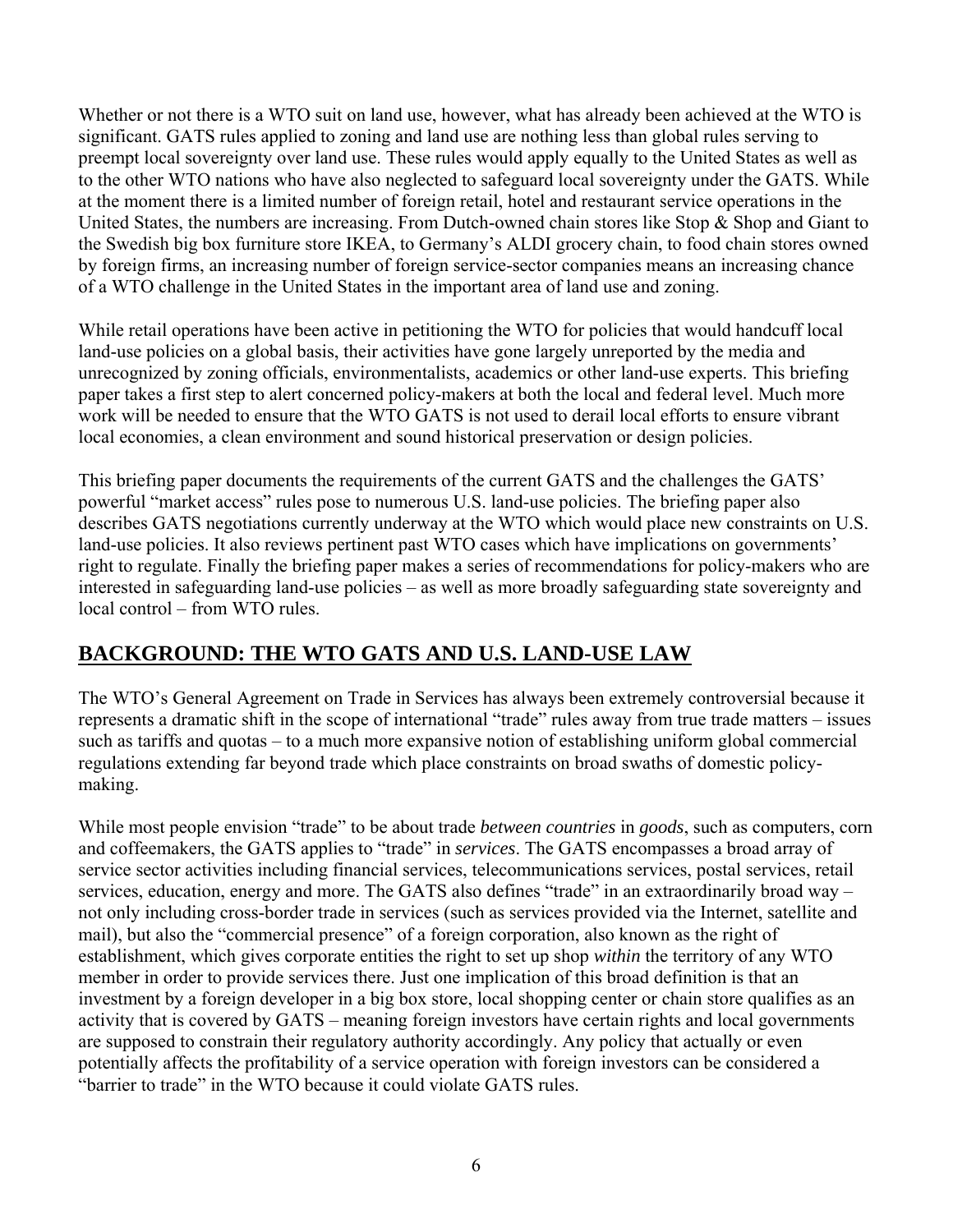Indeed, a former WTO Secretary General Renato Ruggiero once candidly admitted: "The right of establishment and the obligation to treat foreign services suppliers fairly and objectively in all relevant areas of domestic regulation extend the reach of the [GATS] into areas never before recognized as trade policy."[12](#page-32-11) 

How is land use covered under the GATS? Because the very notion of placing services (including some public services) under the rubric of a "free trade agreement" was so controversial, the most forceful provisions of the GATS only cover service sectors that countries specifically list as covered by the terms of the agreement in a document called their "schedule" of service commitments. Among other sectors, in 1994 the United States committed financial services, health care (via insurance services), recreational services, telecommunications, libraries, retail and wholesale distribution, construction services, Internet services and radio, TV, and other broadcast services.<sup>13</sup> The new GATS negotiations now underway are aimed at expanding the number of each WTO signatory country's service sectors that is covered – as well as the scope of rules with which covered sectors must comply.

Analyzing the problems posed by the GATS for the service sectors explicitly listed on the U.S. list of schedule is difficult enough. Analyzing the potential threats to regulation in sectors *not* explicitly on the list is even more difficult. For instance, although the word "gambling" does not appears in the U.S. schedule of commitments, a WTO trade tribunal ruled in April 2005 that by committing "recreational services" to coverage under the GATS, the United States had committed gambling services to the constraints imposed by the GATS. Gambling is one of the subcategories under recreational services in the WTO and United Nations (UN) services classification systems utilized by most WTO members – *but notably not by the United States* – to give GATS negotiations a common services "dictionary" for the services negotiations. This WTO gambling ruling has significant lessons for regulators at all levels of government which are reviewed later in this document.

GATS is touted as a highly "flexible" agreement because in addition to negotiators being able to choose which service sectors to sign up to the rules, they also have the option of explicitly exempting or "carving out" certain types of services within those sectors from different aspects of the GATS rules. Thus, for example, the United States is proposing to carve out *public* sewage services from its GATS commitments on waste water services. Countries can also preserve certain laws or policies that conflict with the agreement by specifically listing them as exempt from the agreement. For example, U.S. negotiators listed National Endowment for the Arts (NEA) grants as exempt from U.S. GATS media sector commitments. NEA arts grants are targeted specifically to U.S. artists and therefore are "discriminatory" in the eyes of the WTO and would violate GATS commitments without such a carve-out.

"(H)is delegation was holding internal consultations about the retail distribution sector and had noted that some schedules of other Members contained restrictions under Article XVI [Market Access] on municipal regulations on the locations or numbers of shopping centers in urban areas. Other schedules of commitments did not make any such reference. Both the delegations who had scheduled limitations and those who had not, thought that they were free to impose such restrictions. There was a need to clarify this grey area."

*Chilean trade negotiator, February 27, 2003* 

But U.S. land-use laws on the other hand *are* covered under the GATS and thus must comply with GATS rules because the United States *failed* to carve out or exempt local zoning and land-use laws when it made broad GATS commitments under wholesale and retail distribution as well as hotel and restaurant services.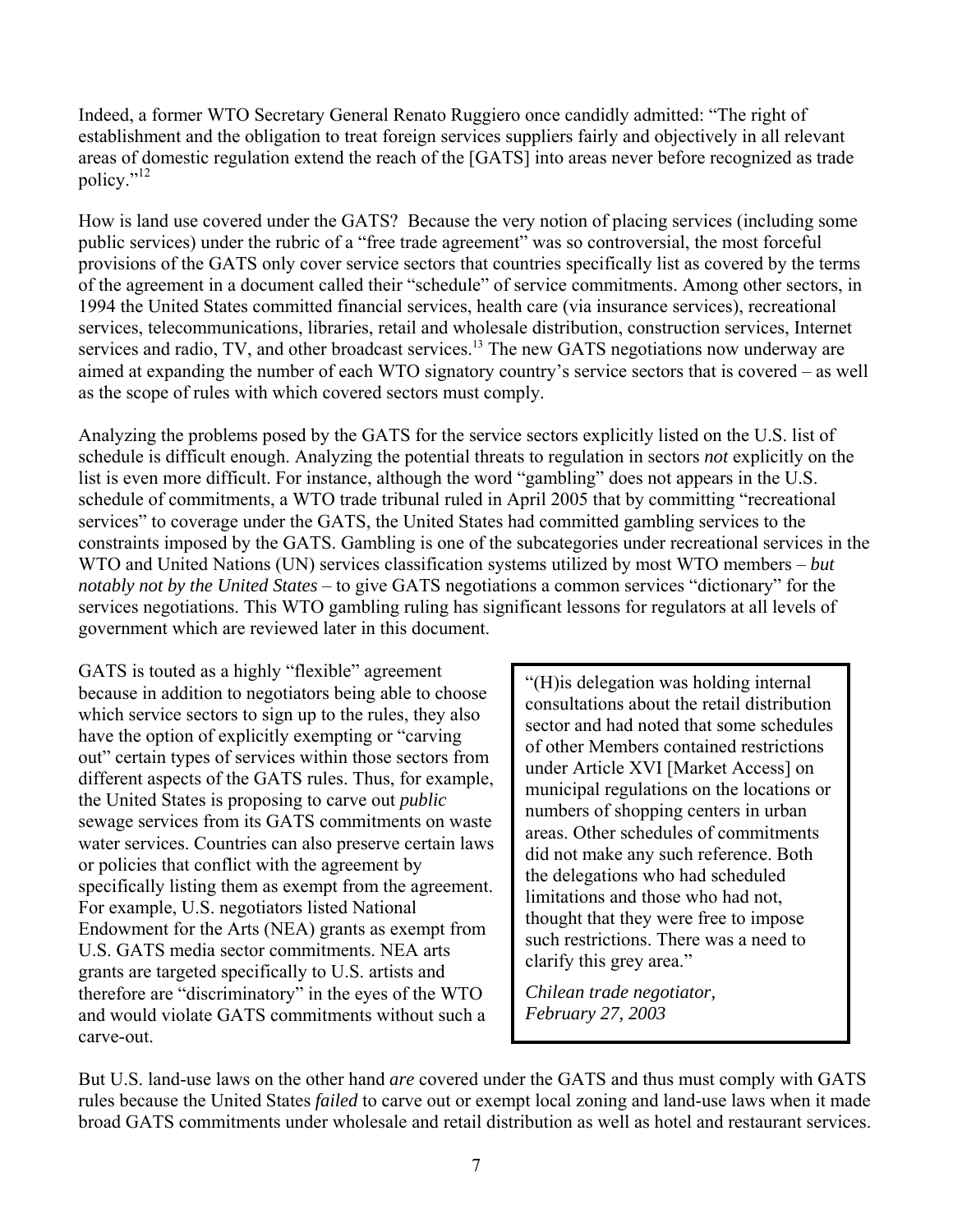In contrast, many other countries sought to exclude local land-use decisions from GATS coverage by specifically exempting local or national policies – such as economic needs tests for retail operations and restrictions on development in historic areas – that might affect retail, restaurant and hotel services. Countries that took such carve-outs include France, Italy, Korea, and others listed in Appendix 1.

Thus, because of the U.S. failure to take such safeguards, U.S. land-use policies at the state and local level are not only challengeable at the WTO, but state and local governments are obliged to conform their landuse policies to the GATS' strictures. The few news reports that have been published regarding big box industry lobbying on this topic at the WTO reveal what types of local land-use laws are at risk.

## **BIG BOX STORES TARGET LOCAL LAND-USE LAWS AS "BARRIERS TO TRADE" IN THE WTO GATS**

Under GATS rules all government "measures" – including those of local government and local authorities such as county and municipal planning boards – that affect trade in services in a covered service sector must conform to GATS constraints, or such domestic policies are subject to WTO challenge. In GATS lingo a "measure" means a law, regulation, rule, procedure, decision, administrative action, guideline, unwritten practice, or can take "any other form..."<sup>14</sup> This sweeping definition covers not only most landuse policies enacted by local governments, but any discretionary decisions made by local officials, including planning boards. The WTO's training materials on the GATS explain that the agreement has an "extremely wide scope of application," encompassing any measure that even "incidentally" affects trade in services.<sup>15</sup>

Major big box retail corporations have been eyeing the GATS as a way of overturning local zoning and land-use laws that have kept them out of communities in Europe and the United States. Wal-Mart, in a May 1, 2002 submission to the United States Trade Representative (USTR), asked that Bush administration trade negotiators press countries to remove "any size limitations on individual stores" and "geographic limitations on store locations" in WTO signatory countries.<sup>16</sup>

Similarly, a submission by the International Mass Retail Association (now called the Retail Industry Leaders Association, whose members include Wal-Mart, Target, and Home Depot)<sup>17</sup> argued that "zoning" and store size restrictions, and hours of operation restrictions, although frequently imposed on a national basis, make investment unattractive in some markets. European hours of operation regulations are particularly troublesome."<sup>18</sup>

The president of the European Foreign Trade Association has identified "easy approval" of building permits as a goal it is demanding for retail interests in the GATS negotiations.<sup>19</sup> At a Sept. 12, 2002 conference on the GATS organized by the U.S. Department of Commerce, a retail industry representative identified IKEA (the Swedish furniture retailers) and Royal Ahold (the Netherlands-based owners of the Stop & Shop and Giant Food chains in the United States) as among the globalized companies facing problems with local land-use policies. The representative identified regulations related to the "size and location of stores" as a specific trade barrier. $^{20}$ 

Most recently, the U.S. National Retail Federation (NRF) led a delegation to lobby the WTO that included representatives from Wal-Mart and the Gap, Inc. The purpose of this trip, according to an NRF press release, was to highlight limitations on "retailers' ability to open stores overseas."<sup>21</sup> While the NRF press release implied that the focus of the visit would be on zoning barriers outside of the United States, it also noted that NRF's European sister group would be on hand.<sup>22</sup> This lobbying voyage shows the way in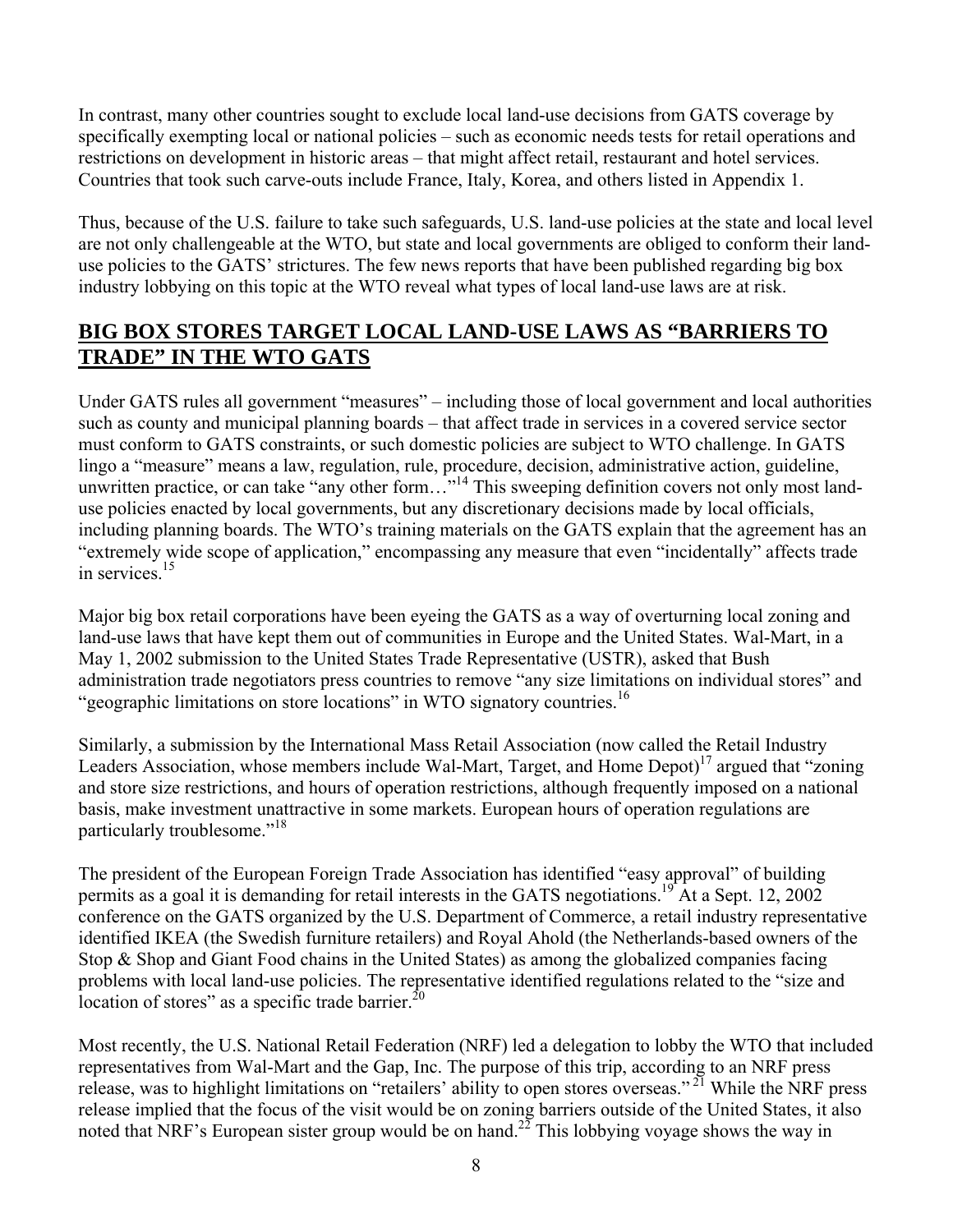which retail companies partner internationally to eliminate barriers to their business both inside and outside the United States.

Why are these firms so focused on the GATS? Because the GATS contains powerful rules ("national treatment" and "market access") that restrict the conditions governments can place on service suppliers, such as land-use laws designed to protect neighborhoods, and as a result facilitate the entry of foreign firms into covered service sectors.

Below we describe precisely how these GATS rules, which are enforced by the WTO's powerful dispute resolutions system, can be used to undermine local land-use law.

## **GATS' RULES LIMIT THE TYPE OF LAND-USE POLICIES LOCALITIES CAN PURSUE**

Among the GATS' rules is a grant to foreign service-providers of what is known as the "right of establishment" – that is the right to enter another country's service market and set up a company. The GATS text includes a series of rules that place constraints on the regulatory authority of domestic policymakers at the federal, state and local level while simultaneously creating new rights for foreign servicecompanies to provide services within another country in a GATS-covered service sector.

#### **"National Treatment"**

For instance, the GATS "national treatment" rules (GATS Article XVII) prohibits all levels of government from actions or policies that modify the "conditions of competition" in favor of local servicesuppliers. GATS proponents often claim that the treaty does nothing more than simply ensure nondiscriminatory treatment of domestic service-providers and foreign providers. In fact, under this GATS rule, *nondiscriminatory* regulations – meaning rules that apply even-handedly to both foreign and local companies − could still be considered a national treatment violation. For instance, a Background Note prepared by the WTO Secretariat states that regarding the construction sector, even if the *same* controls on land use, building regulations and building permits are applied to domestic and foreign service–suppliers, "they may be found to be more onerous to foreign suppliers."<sup>23</sup> Thus, if a nondiscriminatory permitting process or easement-granting process (such as road access) results in some domestic companies obtaining such permissions but another group of companies including a foreign company not obtaining such permissions – all based on the merits of the applications not the companies nationalities – this differing effect could be considered a GATS violation for altering the conditions of competition for a foreign firm. Similarly, a non-discriminatory policy such as an environmentally friendly building code requiring the extensive use of recycled materials and energy efficient construction might be challenged under the same GATS rules if in effect – even not in intent – it might prove more difficult for a foreign service-provider to fulfill the domestic policy relative to a local firm.

#### **"Market Access"**

The GATS "market access" rules (GATS Article XVI) prohibit federal, state and local governments from creating or maintaining policies in a covered service sector that place: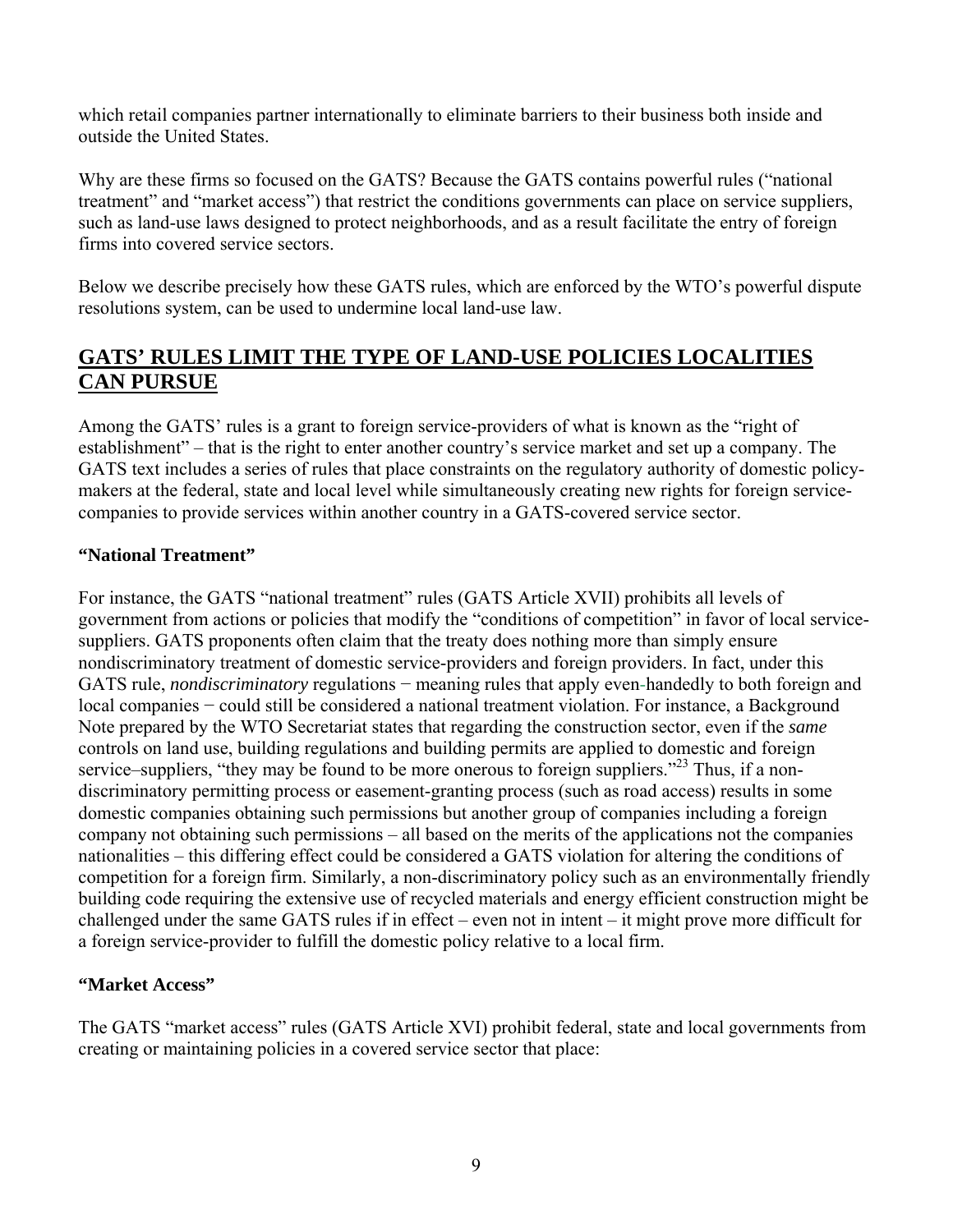- limits on the number of service suppliers, including through quotas, monopolies, economic needs tests, or exclusive service supplier contracts (absolute bans on certain activities such as the U.S. ban on Internet gambling have been interpreted as "zero quotas" by WTO trade tribunals)
- limits on the total value of service transactions or assets, including by quotas or economic needs tests
- limits on the total number of service operations or the total quantity of a service
- limits on the total number of natural persons that may be employed in a particular service sector or by a service supplier
- policies which restrict or require specific types of legal entity or joint venture through which a service supplier may provide a service
- $\bullet$  limits on foreign ownership expressed as a maximum percentage or total value.<sup>24</sup>

There is nothing quite like GATS Article XVI in any other international commercial agreement. These market access rules are framed in absolute, rather than relative, terms meaning they simply ban certain types of public policies and practices whether they are discriminatory or not. If the United States wishes to maintain any policy at the federal, state or local level that is in contradiction to these rules, it must be specifically exempted or carved out of the agreement in the U.S. GATS list of service commitments. If such an exemption is not taken, a policy contradicting these rules is presumptively a violation of the agreement and thus is exposed to challenge in a WTO trade tribunal where local governments have no standing and citizens are not welcome.

What does this mean practically? **Once a service sector is offered to be fully covered under GATS rules, countries are forbidden from limiting the number of service providers in that sector.** Many local land-use laws set limits on the number of hotels, restaurants and retail operations to minimize the impact of development on the environment and protect open space. When hotel services are bound under GATS (as they are in the case of the United States), a state or community that halts beach-front development for environmental purposes and inadvertently stops a foreign hotel from operating, could find their local law challenged as a WTO violation, even though the policy applies equally to domestic firms as well as foreign firms. In addition, economic needs tests (which are not defined in the GATS, but usually involve some type of analysis to determine if a market is already saturated with a certain type of service before new outlets are opened) are prohibited. Under the GATS, a government's maintenance of any of these policies in a service sector covered by GATS would be subject to a WTO challenge. Worse, the mere threat of challenge by well-financed big retailers with influence over governments could preemptively chill establishment of any such policies.

#### **Remarkably, under GATS rules, once market access is granted, it cannot be reversed unless compensation is offered to nations for their lost business opportunities (current and future).** GATS

Article XXI.4 requires that a country "may not modify or withdraw its commitment until it has made compensatory adjustments." This requirement is geared towards "locking in" the level of liberalization or deregulation that a nation commits to under the agreement. Thus, if the United States were convinced by local governments to "take back" its GATS commitments to protect local control over land use and thus establish the same safeguards other countries have already put in place, other WTO countries could demand that the United States first "pay" them, by offering up new service sectors for market access and deregulation. Failure to compensate would open a country to a WTO challenge. Then a WTO tribunal effectively could simply order the compensation in the form of trade sanctions against the country that changed policies without advance permission by the other WTO countries.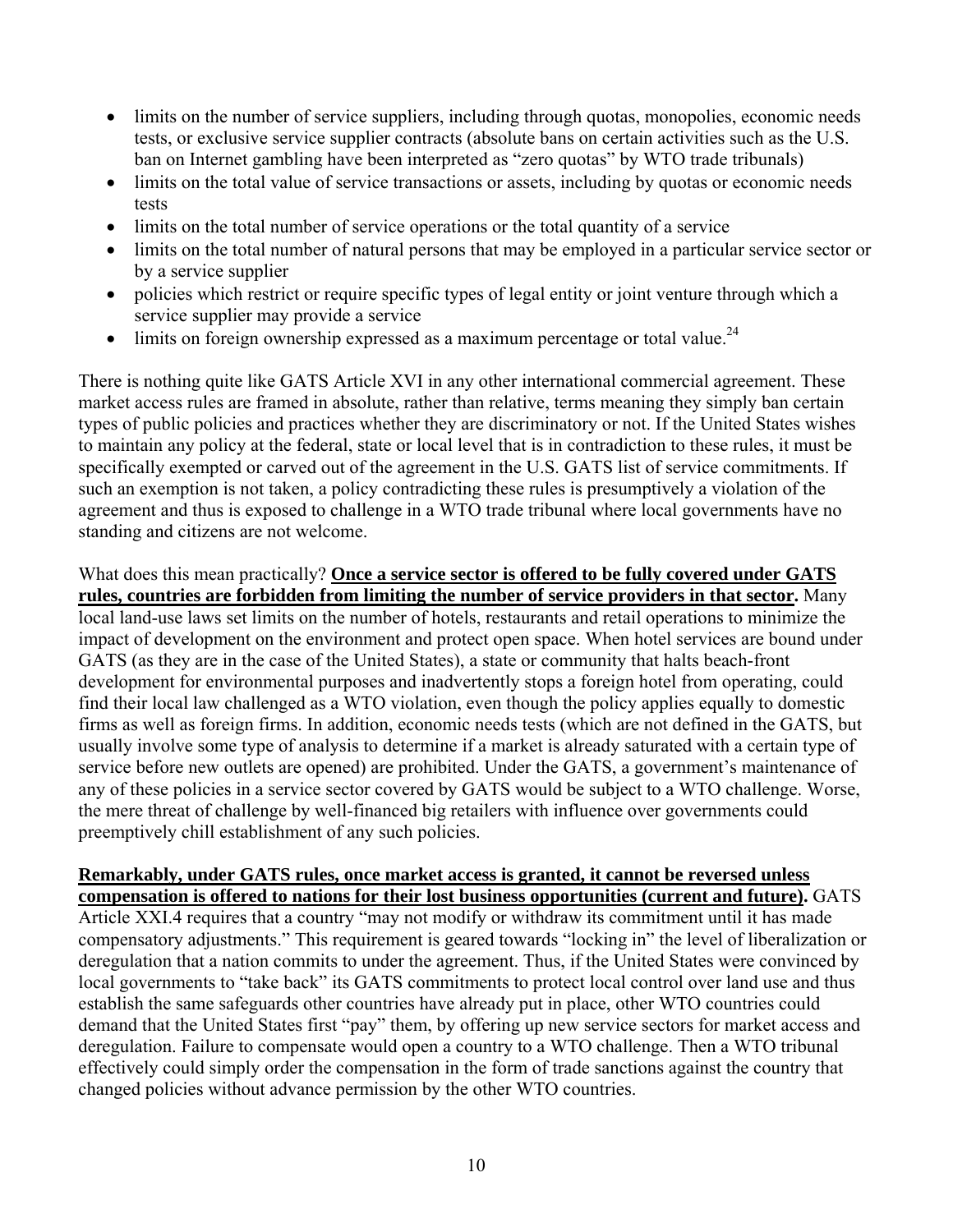Before GATS became so controversial, the WTO had on its website a revealing online guide to what the GATS rules mean in practice. "[B]ecause unbinding is difficult, the commitments are virtually guaranteed conditions for foreign exporters and importers of services and investors in the sector."<sup>25</sup> Nonetheless, for countries that want to un-commit a sector, compensation remains the flawed and only option. Currently the European Union is in such GATS compensation negotiations over changes it seeks to make in the GATS schedules of the ten countries that became part of the European Communities in 2004. Clearly, a better solution would be to revise GATS rules so that legitimate, nondiscriminatory regulations serving the public interest are not violations of the agreement.

For activists and local officials working on big box store regulations, GATS market access rules threaten many of the following democratic policy measures:

**Limits on the height or size of buildings:** Any local laws that apply height and size restrictions to big box retailers and that impact a foreign service-operation could constitute a GATS market access violation. These rules could be considered limitations on the value of the service transaction or asset, the total quantity of a service output or the total number of people a service supplier may employ. Many communities place such limits on the size of big box retail superstores in order to limit sprawl, preserve the culture and style of their downtowns, and safeguard small businesses. Also threatened are prohibitions on the size of retail buildings that sell a certain type of good, including limits on the size of Wal-Mart Super Center-style big box stores that sell groceries. These stores can be built in excess of 200,000 square feet. One example of this type of local law is a rule in Hailey, Idaho that limits the roof area of retail and commercial buildings to  $25,000$  to 36,000 square feet in all of its business districts.<sup>26</sup> While Hailey has been successful in beating back a Home Depot challenge to that zoning law, the city of Dunkirk, Md., which has similar laws, is currently facing a Wal-Mart challenge in domestic court to their zoning regulations. In that locale, Wal-Mart is attempting to evade size restrictions by placing two stores side by side.<sup>27</sup> Under WTO GATS rules, when communities pass such laws and then succeed in protecting them in court, the function of the U.S. democratic process can be second-guessed with WTO challenges.

**Economic impact analysis.** A number of localities are starting to require economic impact analysis for big box stores and other major development plans, but some of these policies could run afoul of GATS rules. One example is the Los Angeles Superstore Ordinance, which requires retailers wanting to build stores larger than 100,000 square feet in economically depressed areas to pay for an economic impact statement which examines ten factors, including the superstore's impact on grocery stores and other retail operations in the area. [28](#page-32-27) Although the economic analysis is geared toward enabling the City Planning Commission to make an informed decision, it could be considered a GATS-prohibited economic needs test if it results in the demise of a planned superstore owned by a foreign investor.

**Historical district preservation rules:** Rules that require buildings to conform to traditional architectural standards, such as height, size and design limits are jeopardized by GATS market access rules if they affect foreign firms, because they can be construed to limit the total value of the service asset or output. Also threatened are countless local policies like that approved in May 2004 in Bristol, Rhode Island restricting chain businesses to 2,500 square feet and 65 feet of street frontage in the town's historic downtown area[.29](#page-32-28)

**Bans on building in ecologically sensitive areas or coastlines:** Restrictions on development in ecologically sensitive areas such as coastlines, aquifer recharge zones, rivers, wetlands and animal habitats are also threatened by GATS market access rules. WTO panels have interpreted regulatory bans in a covered service sectors to constitute GATS prohibited "zero quotas." Bans on development that impact foreign corporations are likely to be treated skeptically by GATS panels. Such limits were used in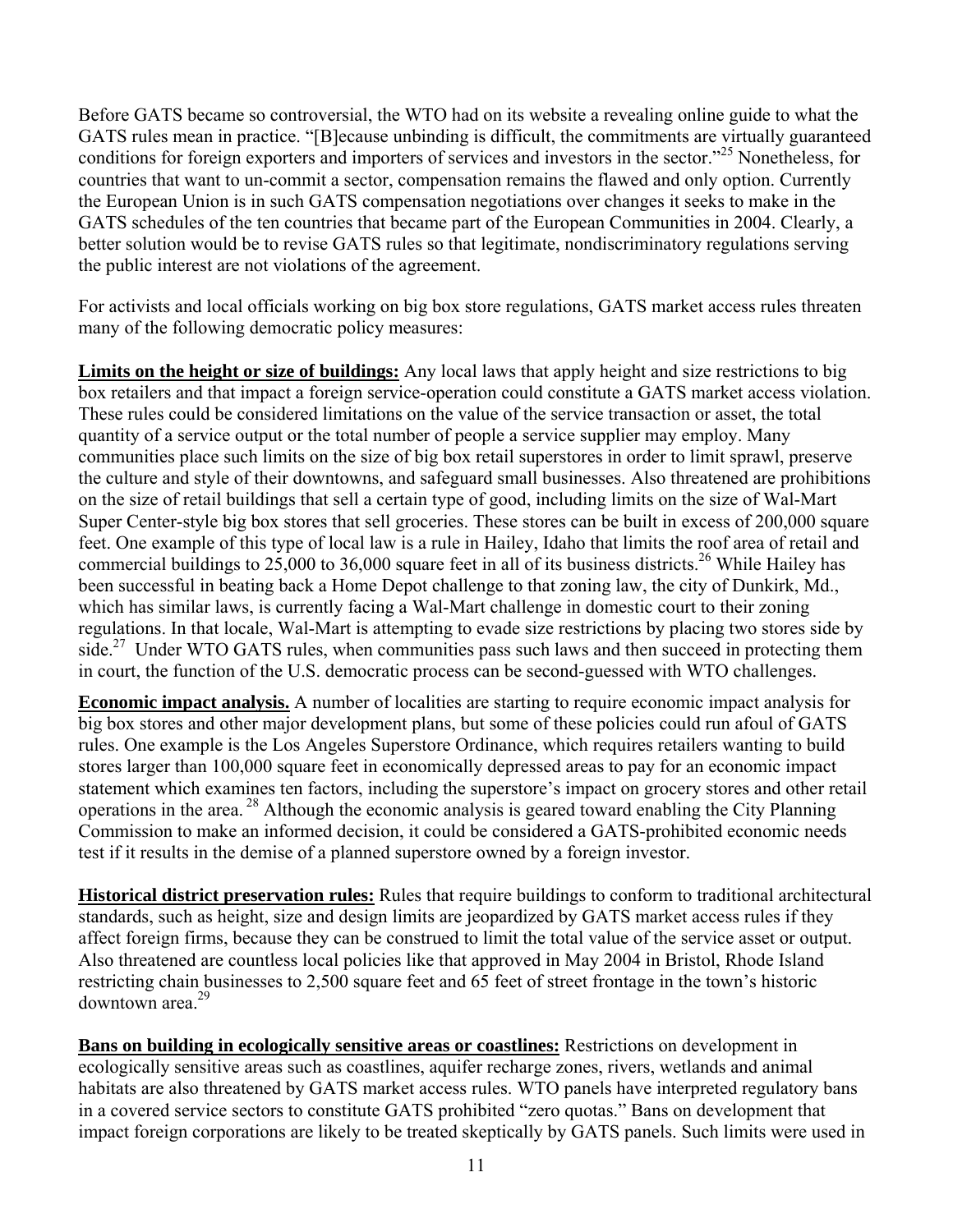April 2004 by Westfield, Idaho's Lauth Development Company, which sent Wal-Mart a letter informing them that their project permissions were being pulled. Town councilors cited the paving over of 450,000 square feet of "rolling, wooded land" and proximity to sensitive wetlands as considerations in their decision[.30](#page-32-29) 

**Hours of operation rules:** Any restrictions on the hours of operation that affect foreign service-providers could be considered a limitation on the total quantity of service output or on the total number of employees that can be hired, both in violation of the GATS. In Des Moines, Iowa, a 24-hour, seven-day a week Wal-Mart Super Store was blocked because of the night time noise, traffic and quality-of-life concerns of nearby residents. The store could have been built if it limited its hours to  $8$  a.m.-10 p.m.<sup>31</sup>

**Limits on formula restaurants and chain stores:** Any cap on the number of outlets, such as formula restaurants and chain stores, could be considered a violation of GATS market access rules if foreign firms were involved. An example of this kind of regulation is the 2002 decision by the city of Arcata, Calif., to pass an ordinance which limited the number of formula restaurants to no more than nine at any one time.<sup>32</sup> In addition, residents of San Francisco, Calif. are notified whenever a formula retail business applies to open a branch in their neighborhood, and are entitled to request a public hearing and subject the applicant company to a list of criteria. Formula retailers are also banned entirely from the four-block Hayes Valley business district of San Francisco, and are automatically required to undergo a hearing and review in the Cole Valley neighborhood.<sup>33</sup>

To reiterate, land-use laws that violate GATS rules can be challenged as trade violations by foreign governments in powerful and binding dispute resolution system of the WTO. State and local officials and affected citizens have no right to participate in these proceedings, and hearings are held behind closed doors at the WTO headquarters in Geneva, Switzerland. State and local laws that are successfully challenged must be changed or the nation could face punitive sanctions on its exports. The federal government must use all constitutionally available means to force compliance by local governments including lawsuits, federal preemption, and the withholding of federal funds.

To date, the number of GATS cases brought against governments in the WTO dispute resolution system has been small. However, a recent GATS loss by the United States regarding policies banning Internet gambling reveals the threat to the right to regulate posed by the GATS. Because the gambling case and several other recent WTO GATS cases are demonstrating just how these rules can be used, an increase in GATS-based challenges is expected.

## **THE GATS GAMBLING CASE: RECENT WTO TRIBUNAL RULING CONFIRMS THREAT TO RIGHT TO REGULATE**

The GATS is a relatively new agreement and acknowledged to be full of ambiguities. Because there had been so few WTO tribunal interpretations of GATS rules until recently, many governments relied on the lack of a GATS track record to make optimistic statements about how their regulations would fare if subjected to a GATS challenge. Switzerland's representative has claimed for example, that zoning is protected under the GATS because the agreement was "flexible regarding national policy choices and regulation.["34](#page-32-33) However, a recent WTO tribunal decision on the GATS indicates that there is no justification for such optimism.

In June 2003, the tiny Caribbean nation of Antigua filed a WTO GATS case against the United States. Antigua was represented by European and U.S. law firms with strong ties to non-Antiguan gambling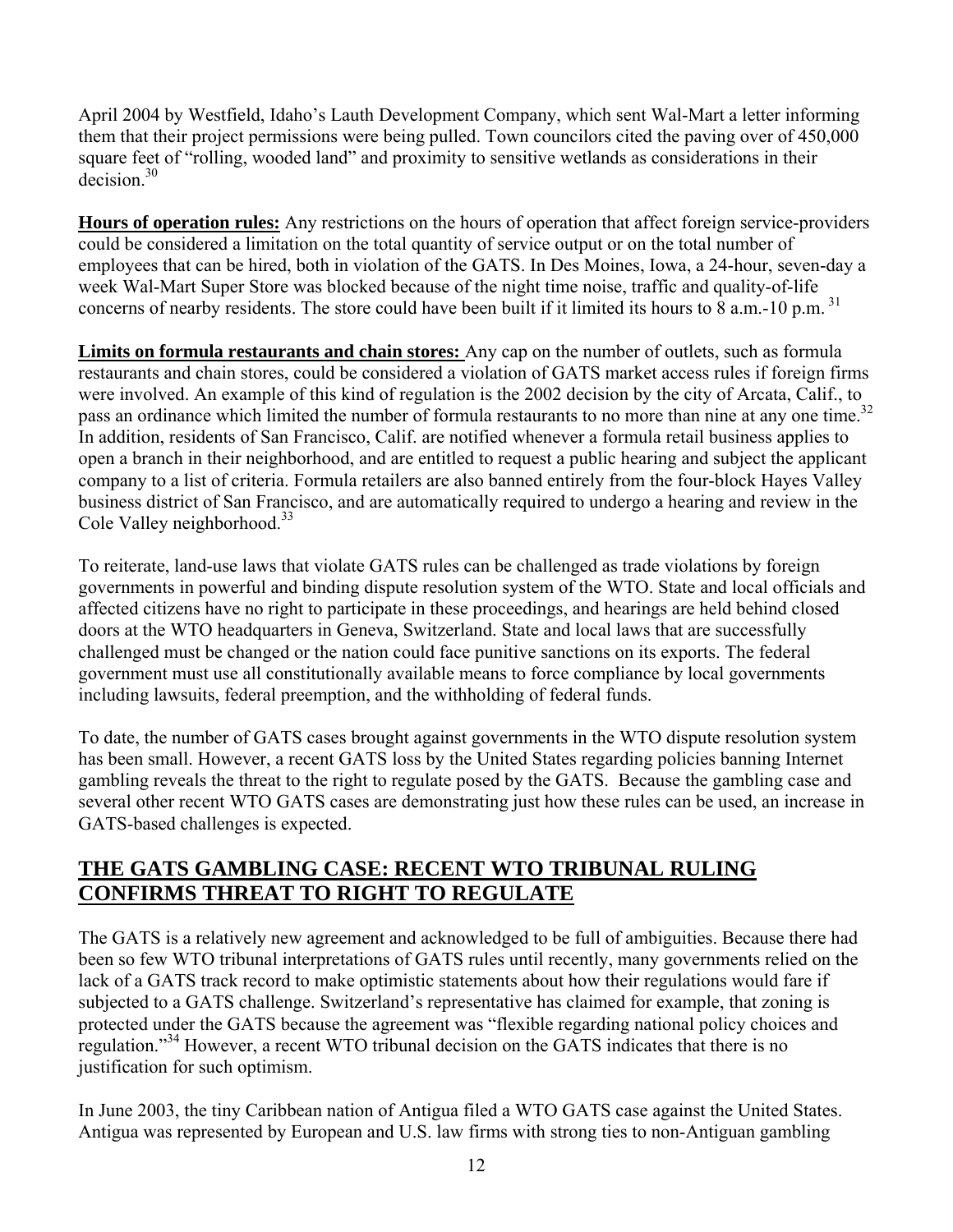corporations. Antigua's WTO complaint argued that U.S. federal and state anti-Internet gambling regulations violated the United States' GATS obligations under the WTO, and that such U.S. polices had decimated Antigua's burgeoning Internet gaming industry. In November 2004, a WTO panel ruled in favor of Antigua and against the United States on all points. The United States appealed shortly thereafter. Major aspects of the initial ruling were upheld by the WTO Appellate Body in April 2005. The WTO Appellate Body is the final arbiter in WTO disputes, so the Antigua case concluded with this decision.

Key aspects of the decision are relevant to the topic of zoning:

- First, the Appellate Body affirmed the radical lower panel ruling that outright bans on gambling, such as the federal policy banning Internet gambling, constituted a numerical "quota of zero" that violated GATS market access rules prohibiting limitations on the number of service suppliers and impaired the right of Antiguan gambling companies to enter the U.S. Internet gambling "market." This aspect of the ruling, which reaffirmed a similar interpretation of GATS market access rules in a previous case, means that not only are U.S. bans on Internet gambling considered WTO-illegal "zero quotas," but that regulatory bans of pernicious behavior in any covered service sector – even if a ban applies equally to potential domestic and foreign providers – will be considered a forbidden "zero quota" at the WTO. Thus, local zoning policies that flat-out prohibit certain types of development or that simply ban development in certain areas could be construed as a violation of GATS rules.
- Second, the final WTO ruling upheld the initial panel's determination that the United States had inadvertently submitted the entire gaming sector to WTO rules when it agreed to commit a sector called "recreational services" to WTO disciplines – even though the word "gambling" does not appear in the U.S. schedule of commitments.<sup>35</sup> While this case focused on the subcategory of Internet gaming, the ruling that the United S[tate](#page-32-34)s committed gambling services to WTO jurisdiction has significant implications for *all* U.S. federal, state and local gaming policies which are now vulnerable to WTO challenge. State policies likely in violation of GATS market access rules, which prohibit limits on service providers or monopolies in covered services sectors, include: limits on the number of casinos or slot machines; exclusive Indian gaming compacts; and state lottery monopolies. Unless state and local policies are explicitly exempted in writing from the terms of the GATS, they are automatically covered and must conform to GATS rules. As noted, the United States has failed to explicitly exempt local zoning policies from coverage under the GATS.
- Antigua's initial WTO challenge to U.S. gambling law targeted specific U.S. state level gambling legislation or bans in Louisiana, Massachusetts, South Dakota and Utah. While the Appellate Panel ruled that Antigua's lawyers had not properly listed these state and local laws, and therefore that the laws could not be ruled upon, the WTO panel's decision left these state and local laws open to future challenge. To bring a WTO case against a state and local zoning policy, the challenging WTO nation would simply have to file the paperwork correctly in order to not be caught in the same trap.

While the United States ultimately dodged a bullet when the WTO Appellate Body ruled that the special harms of Internet gambling qualified the U.S. ban under the never-before-used "public morals" exception in the agreement, it is highly unlikely that U.S. zoning policies would qualify as measures to protect public morals. Moreover, there is no environmental exception in the GATS which could be used to defend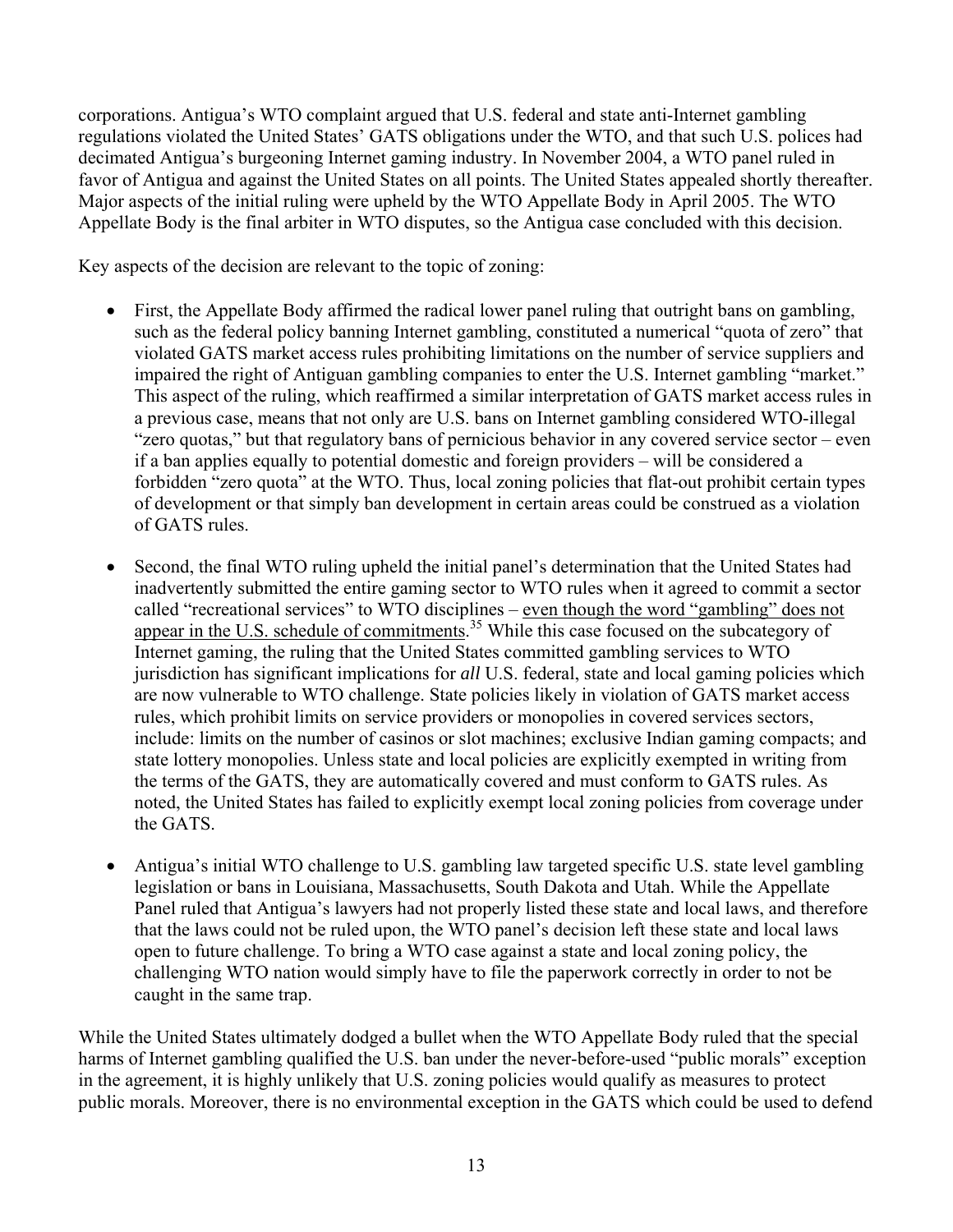environmentally sensitive land-use laws. Indeed, because an environmental exception, even if weak, is included in many other trade agreements, its omission in GATS is glaring.

The WTO panel's conclusion that gambling is covered by the United States' GATS commitments – despite the United States' protests that it did not intend to commit gambling to the WTO's service rules – shows that trade commitments can affect a surprising number of economic sectors, even those that governments may have intended to exclude from WTO service commitments. The WTO's chilling conclusion − that bans of gambling constitute a "quota of zero" prohibited by market access commitments − has profound implications for communities' abilities to use land-use tools to restrict construction to protect neighborhoods, the environment and citizens from potentially harmful or simply unwanted development. Finally, the possibility that state and local policy or actions can be jeopardized in international trade tribunals could have a chilling effect on local governments' willingness to pass legislation or make decisions that could be considered a violation of international legal obligations.

## **EXHIBIT A: UNITED STATES USES GATS TO FORCE JAPAN TO STRIKE DOWN LAW SAFEGUARDING MOM & POP OUTFITS**

If all of this talk about a potential WTO suit against land-use policies sounds far fetched, Exhibit A is a past WTO complaint that makes the argument more plausible. While the example illustrates a U.S.-led WTO attack on Japan's retail policy, a decade of U.S. experience at the WTO proves that what's good for the goose is good for the gander, and U.S. policies might be the next to be challenged.

Japan's Large-Scale Retail Law required local governments to conduct extensive public hearings and economic, traffic, environmental and other impact assessments before a large retailer could open for business.<sup>36</sup> The goal of the law was to promote the establishment of and maintain small shops, such as neighborhood-owned and -operated retail shops. By preempting unfair competition by large corporations whose higher "costs" in traffic and environmental damage would otherwise go uncounted in the "bottom line," the law sought to balance the playing field for the small shops. The law's requirements applied equally to domestic and foreign investors and service providers, and established a comprehensive screening process for all retailers over a certain size, regardless of "nationality."

The USTR mounted a two-prong assault on the law. First, in a U.S. WTO case alleging that Japan discriminated against imports of Kodak film, the United States challenged the retail store size law arguing that it created obstacles to imports.<sup>37</sup> The United States contended that since large-scale retailers are more likely to sell imported goods than local shop-keepers, the law served to disrupt trade.<sup>38</sup> The WTO dispute panel ruled that because there was nothing in the Large-Scale Retail Law that prevented small shops from retailing imported goods, the United States had not proven its case.<sup>39</sup>

Second, the United States also had registered a WTO complaint against the "mom-and-pop" store law under the GATS, contending that its procedural requirements – hearings and impact assessments – created a barrier to the market access of foreign retailers and increased the leverage of smaller merchants over larger competitors.<sup>40</sup>

All of the USTR's evidence was anecdotal: it asserted that small companies used the law to limit the operations of larger retailers, that is, to delay opening dates, to restrict their business hours, and through other means.[41](#page-32-40) It also claimed that the law enabled small merchants to "extract promises" that the large retailers not compete against them in certain narrowly defined areas.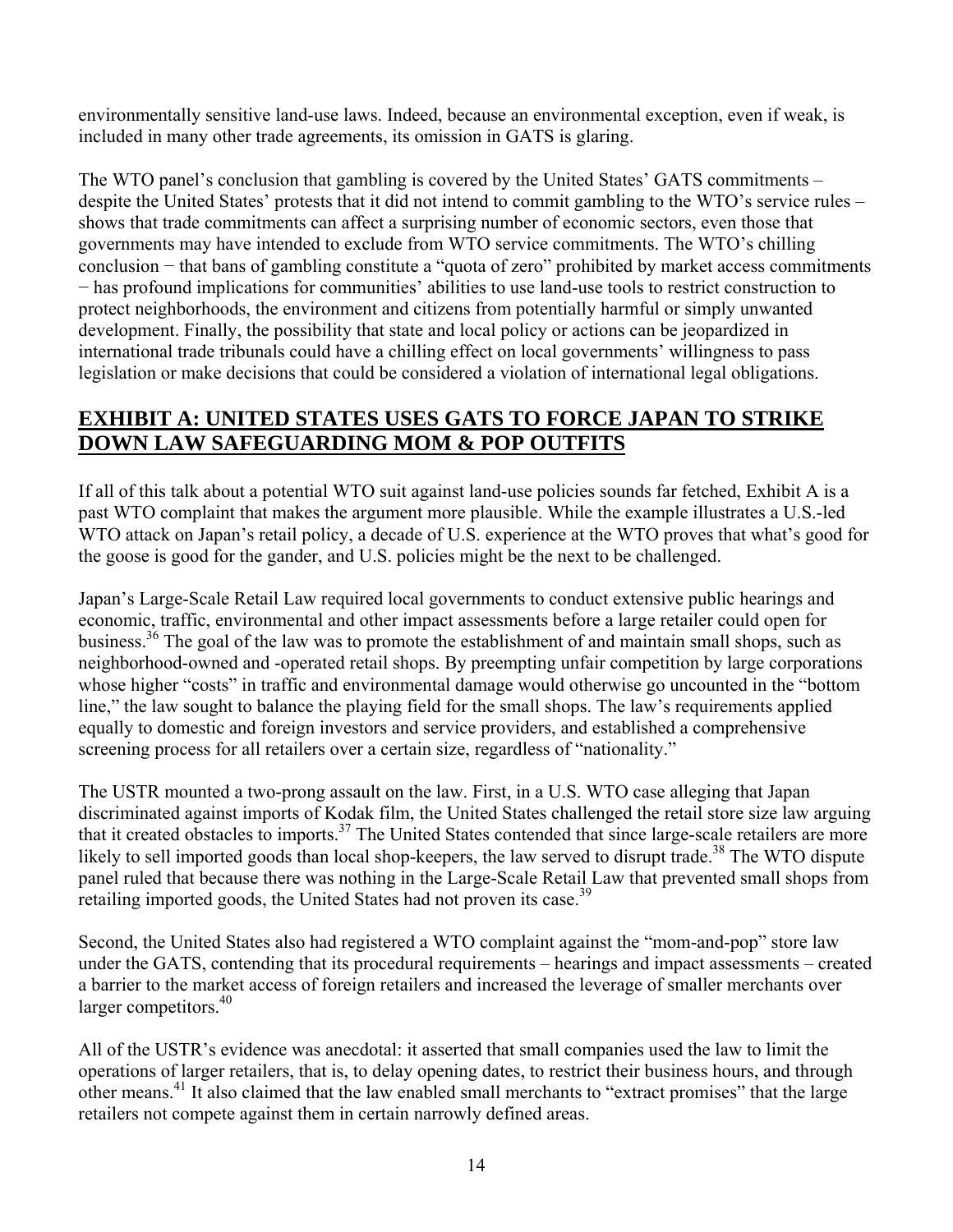Consultations between the United States and Japan began in 1996 and continued past the resolution of the Kodak case in 1998. By May 1998, Japan acquiesced to U.S. demands that it abolish its Large-Scale Retail Law, passing legislation that substantially watered down the policy. Its new name is the Large-Scale Retail Store Location Law, and it provides only for environmental and traffic impact assessments for large-scale retail locations.<sup>42</sup> The new policy no longer takes into consideration the economic impact of competition from large retailers on local businesses. The WTO threat resulted in a policy change that sacrifices small business owners so that mega-corporations like Wal-Mart and its Japanese equivalents have an easier time dominating the market.

## **GROWING URGENCY AS NEW NEGOTIATIONS ARE UNDERWAY TO APPLY NEW WTO RULES TO COMMON LOCAL GOVERNMENT POLICIES**

As if the existing GATS provisions that threaten local control over land use were not bad enough, GATS negotiators are currently working on developing new cross cutting "disciplines" on all the domestic regulation of services. These negotiations were triggered by a provision in the original GATS text that instructed negotiators to discuss whether it was necessary to establish cross-cutting disciplines that would apply to countries' domestic regulatory service sector measures in addition to the limits on regulation established in other aspects of the GATS text (GATS Article VI.4). These negotiations started in 2000 and continue today − offering an opportunity for concerned state and local officials to weigh in on the negotiations.

The initial question – are new disciplines necessary at all? – has not been given appropriate consideration. Thus GATS negotiators participating in the WTO's "Working Party on Domestic Regulations" are now close to having draft GATS amendments to propose for adoption that could subject an enormous array of domestic regulations on all services – perhaps including those not committed to GATS – to challenge on the basis that they are "unnecessarily" burdensome or have the effect of restricting trade. At issue with these new disciplines is not whether domestic policies treat foreign service-providers less favorably – as noted above, that is already forbidden under GATS rules – but rather whether nondiscriminatory domestic regulations violate new *subjective* WTO limits on regulation.

The specific domestic regulations that would explicitly be subject to such new limits on regulation are:

- licensing requirements, such as bonding requirements for contractors. The European Union is defining "license" so broadly that even construction and occupancy permits would be affected by the new GATS restrictions.<sup>[43](#page-32-42)</sup>
- technical standards service suppliers have to meet, such as staff ratios in schools and municipal construction codes. The definitions provided by the WTO Secretariat of "technical standards" would seem to leave little out. For example, the WTO Secretariat's definition includes requirements that apply both to the definition of the service and "to the manner in which it is performed."<sup>44</sup> What regulation could not be defined as a requirement about how a service is to be performed?
- qualification requirements for individual service suppliers, such as architects and engineers.

The proposed new WTO limits on such domestic regulations would apply not only to all levels of governments – but also to non-governmental organizations with delegated government authority. Some countries participating in the Working Party on Domestic Regulations additionally proposed that even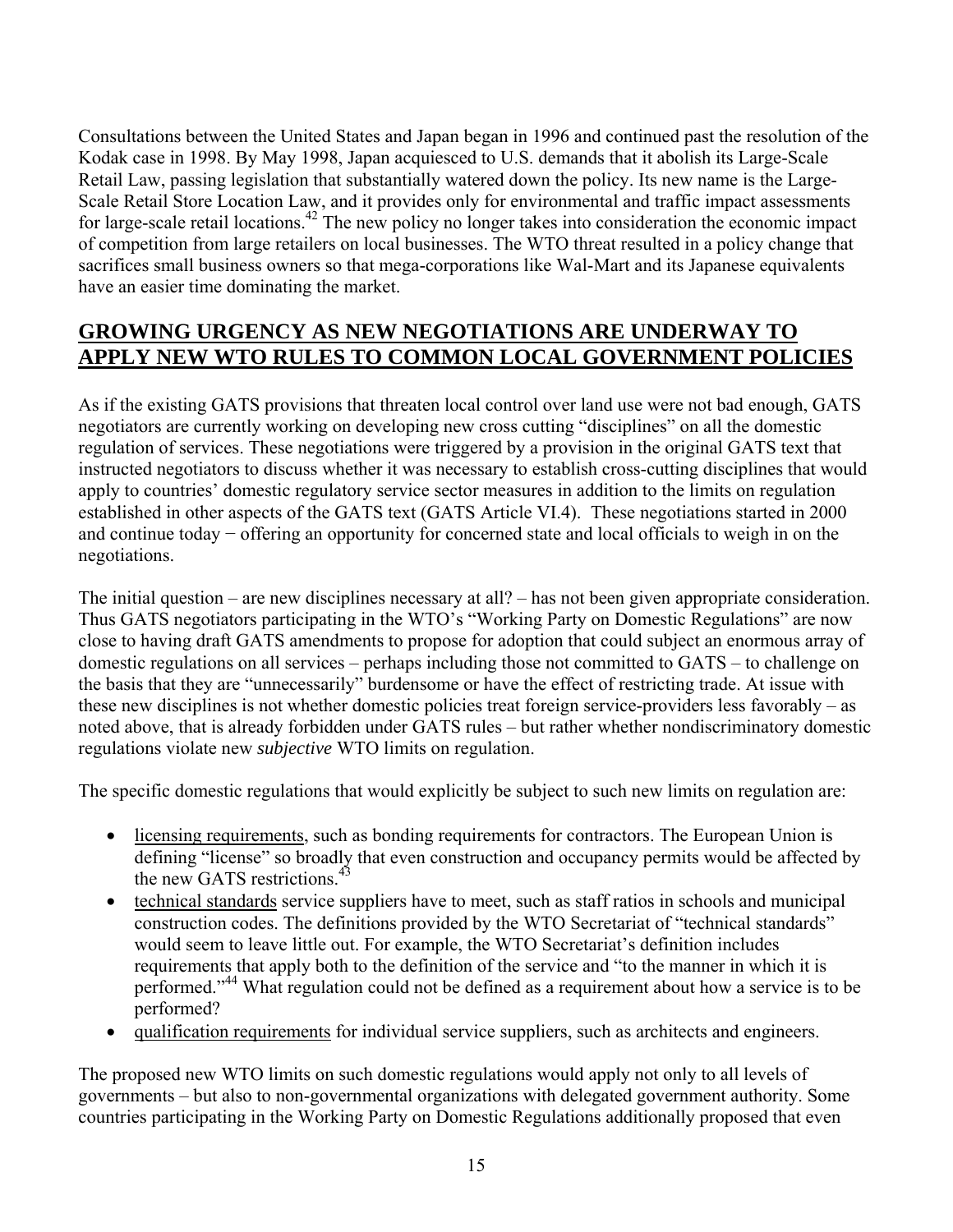voluntary standards should be required to be "no more trade restrictive than necessary.["45](#page-32-44) This proposal would subject voluntary building codes adopted by construction associations, such as those to decrease the environmental impacts of development, to possible WTO challenge as being unnecessarily restrictive.

While many industries pushing these new disciplines and some countries involved in these negotiations attempt to portray these negotiations on domestic regulations as dealing with a very narrow group of service sector regulations applying merely to licensing issues, in practice there is hardly any service sector that is untouched by licensing requirements and technical standards.

Leaked negotiating documents obtained by Public Citizen and included in Appendix 2 reveal the level of corporate ambition with regard to using the current GATS negotiations to handcuff governments' regulatory authority. Negotiators drew up a list of regulations to be targeted in the discussion. Among the targets, which look like a retailers' "wish list," are:

- "restrictive regulations relating to zoning and operating hours, to protect small stores"
- "too many licenses required in order to operate a business"
- "a lack of transparency in domestic town planning regulations, that might prejudice decisions on the location of installations to provide such services through commercial presence (distribution services)"
- "applicant must possess indemnity insurance or be bonded prior to licensing"
- "the processing period for a license application is long"
- "a great deal of documents must be submitted throughout several stages in order to obtain authorization"
- "restrictions on fee-setting, and restrictions/prohibitions on marketing and advertising."<sup>[46](#page-32-45)</sup>

One proposed draft of the new disciplines on domestic regulation requires governments at all levels not to "prepare, adopt, or apply" measures that are more "burdensome than necessary." Similarly, another proposal is to review all existing regulations to ensure that they were "the least trade restrictive*.*" [47](#page-32-46) These extraordinary tests mean that even if a local government were to regulate zoning in a completely transparent and nondiscriminatory way, its policies could still be open to WTO challenge to determine if they were "necessary" or "no more burdensome than necessary" to meet a particular goal as determined by a panel of three trade officials meeting behind closed doors in Geneva, Switzerland.

Equally alarming, the European Union believes that these new GATS restraints would automatically apply to government procurement contracts: "the disciplines of Article VI:4, once agreed, would apply to government procurement in services."<sup>48</sup> While government purchasing of services is exempt from some GATS rules, it is not exempt from Article VI. So any qualification, licensing requirement, and/or standard a government stipulated in their purchasing contracts could be challenged at the WTO as unnecessarily onerous. It would not matter what the size of contract was, as the Europeans are not suggesting the new restrictions would only apply to contracts above a certain monetary threshold. Under this proposal, the smallest procurement contract issued at the county level could be subject to a GATS challenge.

Land-use laws, license requirements, government procurement and the "necessity" of policies are the subjects of political debate every day in town halls and state houses across the country. What the proposed GATS provisions would do is make closed-door WTO tribunals – not locally elected representatives – the ultimate judges of whether or not a policy is "burdensome" or is justified to exist. Neither local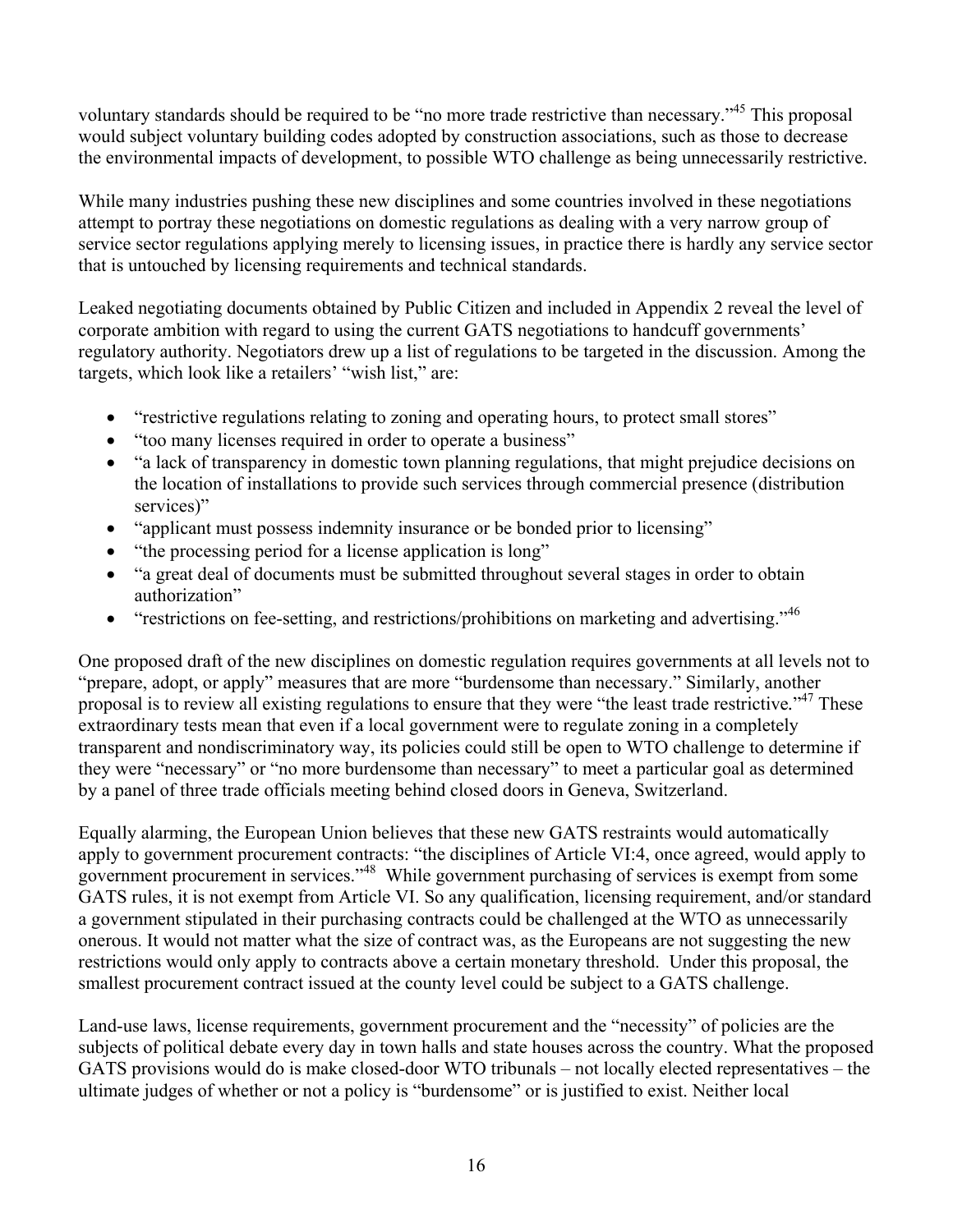governments nor the affected communities would have any right to participate in WTO proceedings. WTO tribunal proceedings are closed to the press and the public.

In short, a "necessity test" applied to local land-use planning and other services provided by local governments is sure to expose an even wider array of state and local policies to WTO challenge as overly burdensome "barriers to trade." Unfortunately, negotiators participating in the Working Party on Domestic Regulations report that momentum is building in these talks. The former chair of the services negotiations, Alejandro Jara, believes that "the Working Party on Domestic Regulation should be able to provide some elements for disciplines before Hong Kong."[49](#page-32-48) This suggests that WTO trade ministers could be asked to approve key aspects of GATS disciplines on domestic regulation very soon. Yet, there has been no consultation of elected officials or the public on a proposal that would have such far-reaching domestic implications.

## **GROWING OPPOSITION TO ATTACKS ON LOCAL AUTHORITY BY GATS AND OTHER "FREE TRADE" AGREEMENTS**

As the full extent of the threat that the current GATS and the possible new GATS disciplines on domestic regulation could pose to the regulatory authority of local governments has become clearer, governments and government associations have joined public interest and citizens' groups in expressing concern about the GATS or denouncing it entirely. In a September 2002 letter to the USTR, the National League of Cities (NLC) described the proposal for "least burdensome" regulatory requirements in the GATS as alarming, and a departure from the deference shown by U.S. courts to measures that protect the public interest. $50$  In general,

*"NLC opposes the federal government expanding service disciplines in GATS or FTAA [Free Trade Agreement of the Americas] to include coverage of […] restrictions on access to commercial presence on land; or government service sectors, such as land and resource management […] At a minimum, the federal government should study the effect of the current restrictions on local government before including more sectors under GATS.["51](#page-32-50)*

In 2003, a bipartisan group of 30 state attorneys general representing the National Association of Attorneys General wrote the USTR to express their concerns:

*"One of the primary bases for our concern is our understanding that the general structure of [the GATS] does more than to simply remove discriminatory treatment. Rather, to the extent that the general framework seeks to promote trade in services by neutralizing regulations, programs, and policies that other nations consider to be inappropriate, burdensome or unnecessary, this can have a serious impact on our ability to defend the public interests that are at the core of those regulations […] Statutes and regulations that States and local governments have validly adopted, that are plainly constitutional and within their province to adopt, and that reflect locally appropriate responses to the needs of our residents, should not be overridden by federal decisions solely in the interests of increased trade.["52](#page-32-51)*

The National Conference of State Legislators (NCSL) has also expressed concerns to the USTR:

*"NCSL is concerned that negotiations are proceeding under the General Agreement on Trade in Services (GATS) without a full understanding of the impact of GATS on state and local authority*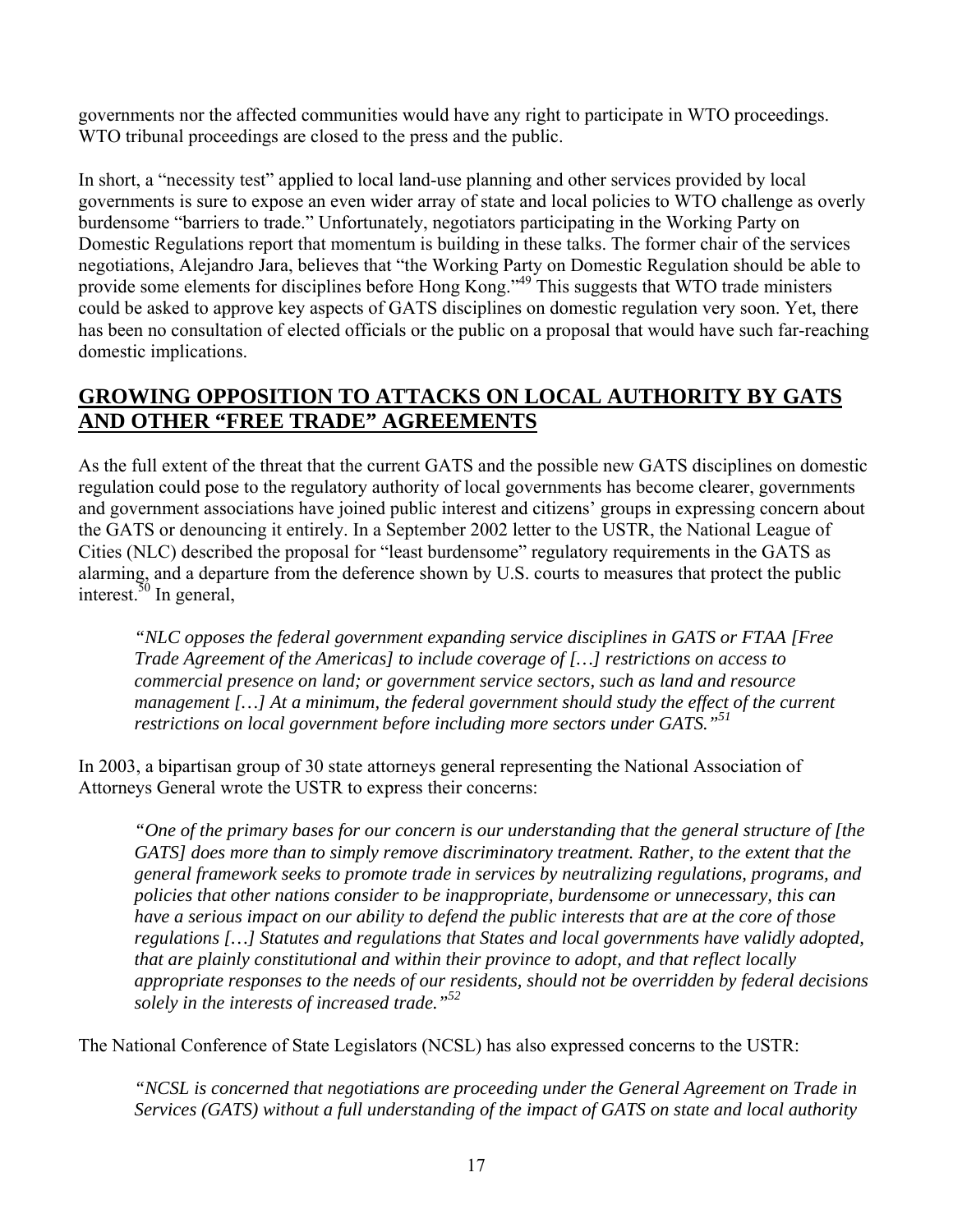#### *[…] Great care must be exercised to protect state laws and authority from unjustified challenges that will predictably result from the broad language of trade agreements*."[53](#page-32-52)

Additionally, state legislatures have begun stepping up their criticism of GATS and other "free trade" agreements that threaten local authority. The Utah Legislature passed a resolution in March 2005 declaring concern for "the impact that GATS rules on domestic regulation may have on […] the public interest standard for exercising regulatory authority" and resolved "that the Legislature of the state of Utah urges the United States Trade Representative to conduct trade negotiations in a manner that will preserve the responsibility of states to develop their own regulatory structures and that will avoid litigation in world courts."<sup>[54](#page-32-53)</sup>

In February 2005, the Montana State Senate passed a resolution expressing concern over the impact of the GATS on the state's regulatory authority and demanded that "the Montana Legislature and other state legislatures [be] consulted by the United States Trade Representative before commitments are made to specific provisions in trade agreements" and that "legislation implementing any new trade or investment accord include appropriate protections for the states from federal lawsuits enforcing these agreements."<sup>55</sup> One month later, the Indiana State Senate passed a resolution calling for a moratorium on all new trade agreements and a review of all international trade agreements.<sup>[56](#page-32-55)</sup>

Unless municipal and county officials and their national associations increase the pressure on the USTR to obtain local officials' *prior, informed consent* before subjecting their regulatory authority to the terms contained in "trade" pacts, federal trade officials will continue to negotiate away state and local authority and impose an international preemption that is extremely difficult to reverse. The upcoming December 2005 WTO Ministerial meeting in Hong Kong, where decisions are expected to be taken regarding new "disciplines" on domestic regulation in the service sector, offers local officials an opportunity to launch their push back – demanding that U.S. federal officials pare back GATS rules and coverage rather than expand the GATS' scope.

## **SHELTERING LOCAL LAND-USE LAWS FROM THE GATS**

When the original GATS commitments were negotiated in the early 1990s, several WTO members, including Italy, France, and Korea specifically exempted their sovereignty over land-use and zoning decisions. (A list of some of these exemptions can be viewed in Appendix 1.) The United States failed to make similar exemptions, and instead made sweeping commitments in several sectors ripe for GATS challenges to local land-use policy, including retail and wholesale distribution and hotel and restaurant services. This was perhaps unintentional on the United States' part, since the U.S. government has disagreed in the past with WTO notions about what certain GATS commitments mean – such as regarding the Antigua gambling case described above.

This confusion over zoning policies specifically was illustrated in 2003 when a Chilean trade negotiator told a GATS meeting that:

*"(H)is delegation was holding internal consultations about the retail distribution sector and had noted that some schedules of other Members contained restrictions under Article XVI [Market Access] on municipal regulations on the locations or numbers of shopping centers in urban areas. Other schedules of commitments did not make any such reference. Both the delegations who had scheduled limitations and those who had not, thought that they were free to impose such restrictions. There was a need to clarify this grey area."*[57](#page-32-56)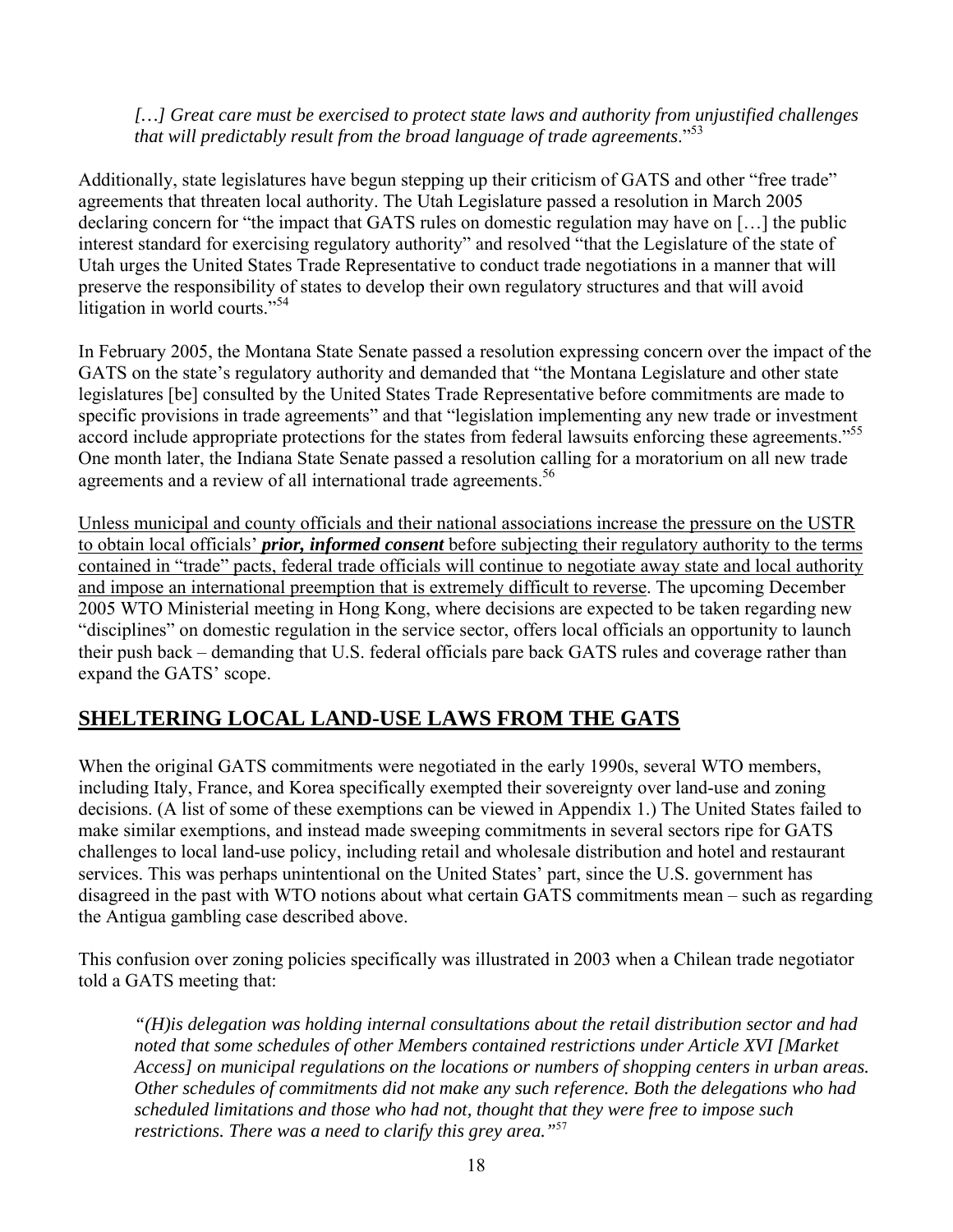Despite this revelation that zoning regulations around the world could be threatened by GATS commitments, GATS negotiators are in fact *not* working to "clarify this grey area," rather they are working to expand the number and coverage of GATS rules that could be used to undermine local landuse policy.

Other debates of equal significance to localities have emerged at the ongoing GATS negotiations − even though local officials have not been informed of them or invited to give their input. For example, one relevant discussion covered the topic of if or how governments could respond to a crisis in the retail sector when the entry of giant retail firms wipes out small operations. Some developing countries are asking for a special provision that would allow for temporary suspension of GATS commitments in order to deal with such crises. The Swiss delegation submitted a paper arguing that a special provision was unnecessary, and that the GATS was flexible enough to allow governments to protect small retailers by implementing special hours of operation and zoning regulations. Yet other delegations stated they thought these regulatory initiatives would violate existing GATS commitments. At an October 2003 meeting on the GATS, Korea's representative asked whether "administrations could actually apply a stricter zoning plan without nullifying market access" – meaning that whether governments' tightening up land-use policies on the books at the time of GATS' establishment might in itself violate GATS rules.<sup>58</sup>

While the number of conflicts resulting from this grey area has expanded greatly in recent WTO discussions, GATS negotiators have not attempted to clarify whether domestic zoning policy is or is not subject to WTO challenge. Thus, a dangerous confusion is likely to remain settled only by a WTO tribunal's random ruling *à la the Antigua gambling case,* unless those concerned about protecting landuse policies from inappropriately expansive "trade" rules are as active in lobbying the member nations of the WTO as Wal-Mart and other retailers have been.

Short of major changes in the GATS agreement so that nondiscriminatory regulations cannot be challenged, the best way for any individual nation to preserve zoning policies is not to offer up any service sector for which there are local zoning implications. If a nation has already made commitments in sectors such as retail distribution, which impact its ability to zone in the public interest, a nation should "take back" these commitments even if it triggers the compensation requirements of GATS Article XXI.4.

This will not happen in the context of U.S. zoning policies unless there is a concerted effort by local governments demand these actions from U.S. federal trade officials in the context of the current round of trade negotiations and the December 2005 Hong Kong Ministerial Meeting.

## **POLICY RECOMMENDATIONS**

On July 31, 2004, trade representatives signed a WTO framework agreement to accelerate negotiations to expand the GATS.<sup>59</sup> A deadline of May 2005 was set for governments to commit more of their countries' service sectors to GATS rules, yet this deadline has slipped and conclusion of the new round of services negotiations is targeted for  $2007<sup>60</sup>$  In the meantime, important services decisions will be made regarding GATS "disciplines" on domestic regulation at the December 2005 WTO Ministerial Meeting in Hong Kong.

Major retailers have been happy to utilize GATS as a backdoor to achieving their goals of international expansion unconstrained by democratically achieved local land-use and other local development policies. Their efforts to fine-tune the GATS to this end are long underway and constantly intensifying. Unaware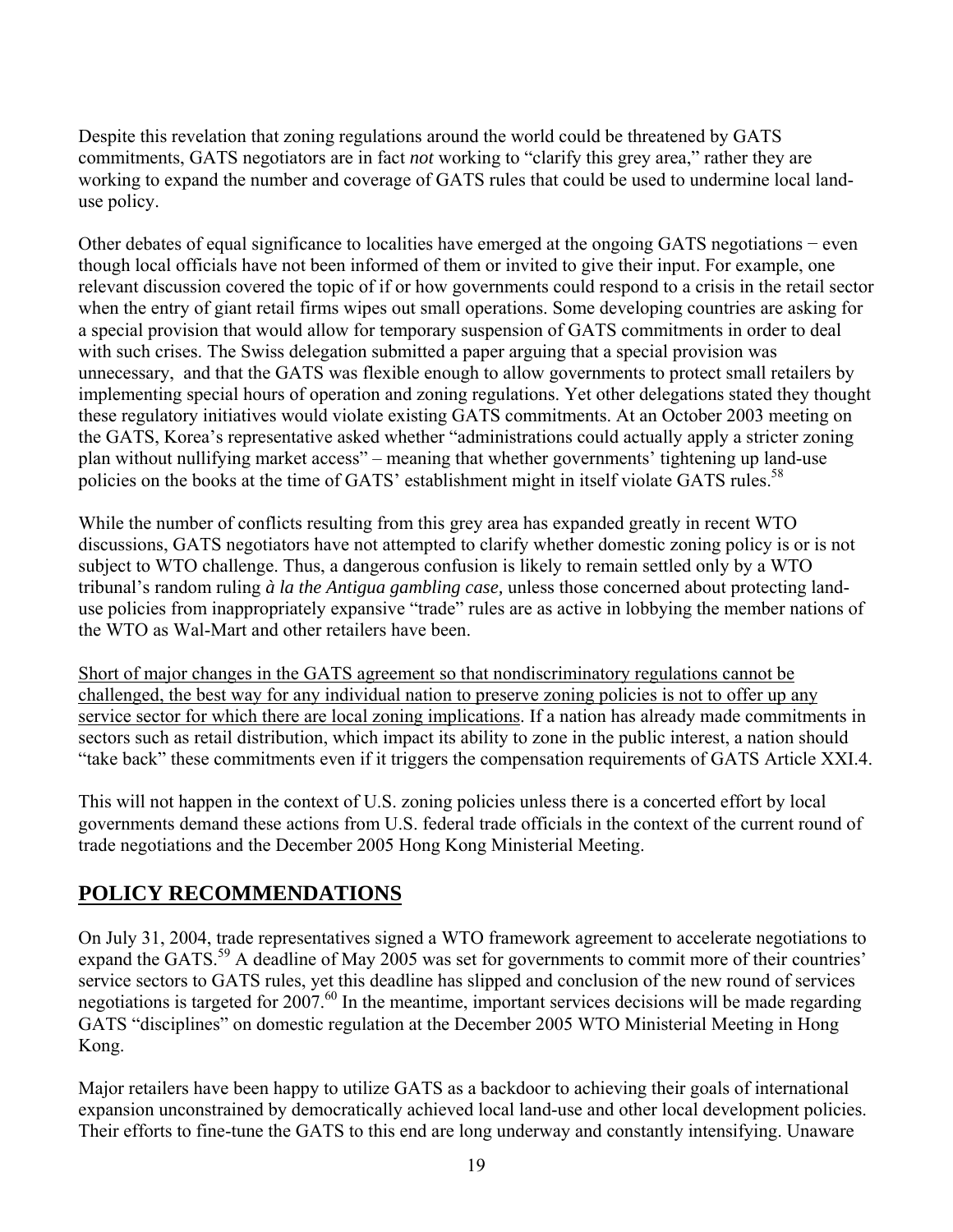of the threat, countries around the world have failed to protect important land-use and zoning policies from GATS rules. It is notable that Greece, for instance, successfully carved out the Acropolis and other historic sites from its GATS hotel and restaurant obligations, but failed to protect the historic district from its GATS retail distribution obligations. It is unlikely that Greek officials are issuing an invitation to Sam Walton to put a Wal-Mart sign on the Parthenon. Rather, this was most likely an oversight on the part of Greek negotiators that will unfortunately not change unless action is taken within the negotiations to change the rules to foreclose such options. However, the example does illustrate the policy confusion, even among those touted to be GATS experts, that is likely to lead to WTO suits against legitimate zoning and land-use policies.

In the short term, concerned officials can contact Bush administration trade officials to demand that state and local sovereignty and the principles of federalism be respected and that land-use policies be sheltered from the GATS. The GATS agreement clearly must be changed, rather than being expanded further. Specifically, the USTR should be asked by concerned state and local officials to:

- halt negotiations until there is a complete assessment and explicit agreement among trade officials regarding how current and past GATS commitments impact the regulatory authority of local governments
- withdraw U.S. GATS commitments impacting land use (including retail distribution, wholesale distribution, hotel and restaurant operations), or failing that, negotiate to exempt all zoning laws from U.S. GATS commitments with a horizontal (across the board) limitation
- reject new GATS "disciplines" on domestic regulation, including provisions giving WTO tribunals the right to judge whether domestic service regulations are "necessary"
- fully and formally consult local officials regarding the GATS or any other trade agreement rules that impact local laws or authority before negotiations begin and as they develop
- refrain from negotiating similar regulatory restrictions in bilateral or regional trade agreements such the proposed Andean Free Trade Agreement with Colombia, Ecuador and Peru.

These steps, if implemented, could forestall future damage. But, in the long term, policy-makers at all levels of government will increasingly be put at risk if they do not push for the establishment of a federal mechanism to ensure the prior informed consent of relevant state and local officials to trade agreement provisions that undermine existing state and local laws and infringe on state and local policymaking authority. International "trade" agreements being negotiated today extend far beyond traditional trade matters such as tariffs and quotas. These agreements include constraints on domestic policy and policymaking in areas as diverse as zoning and land use, health care, education, government procurement, environmental and safety policy, and access to affordable medicines. Domestic laws − including state and local policies − that go beyond the terms of these "trade" agreements are subject to challenge in closed trade tribunals in which state officials have no standing or right to participate. If a domestic law is found to violate trade rules, the law must be eliminated or permanent trade sanctions are put into place. While states find themselves bound to many aspects of these "trade" agreements, currently there is no mechanism in state or federal law to systematically notify state or local policy-makers when agreements containing terms affecting state and local authority are under negotiation, much less to obtain the consent of state elected officials before federal negotiators offer to permanently bind state laws. Such mechanisms must be developed and exercised as part of the larger effort that is needed to more fully ensure democratic and accountable governance in the era of globalization.

#### *For more information on Public Citizen's Global Trade Watch's work on WTO, GATS, or other issues, please contact Sara Johnson [\(sjohnson@citizen.org](mailto:sjohnson@citizen.org)) or Mary Bottari ([mbottari@citizen.org](mailto:mbottari@citizen.org)).*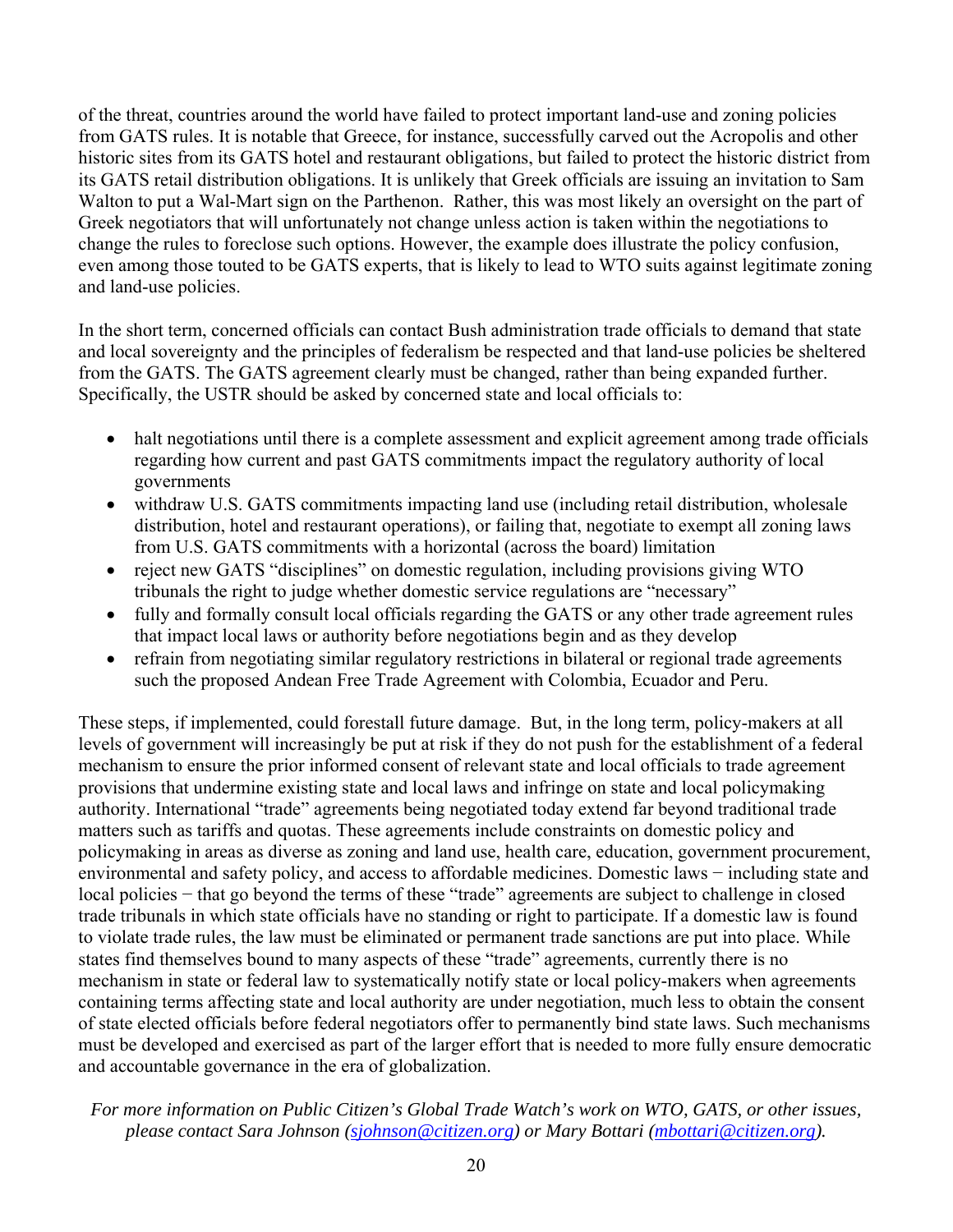## **APPENDIX ONE**

### **LIST OF LAND-USE POLICIES THAT WTO GOVERNMENTS CARVED OUT OF THE GATS, RETAIL MODE 3 (RIGHT OF ESTABLISHMENT) EXCEPTIONS**

| County          | <b>Limitations on market access rules</b>                                                                                                                                                                                                                                                                                                                                                                                                                                                                                                                                                                                                                                                                                                                                                                                                                                                                                                                                                                                                                                                                                                                                                                                                                                                                                                                                                                                                                                                                                                                                                                                                                                                                                                                                                                                                                                                                                                                                                                                                                                                                                                                                                                                                                         |
|-----------------|-------------------------------------------------------------------------------------------------------------------------------------------------------------------------------------------------------------------------------------------------------------------------------------------------------------------------------------------------------------------------------------------------------------------------------------------------------------------------------------------------------------------------------------------------------------------------------------------------------------------------------------------------------------------------------------------------------------------------------------------------------------------------------------------------------------------------------------------------------------------------------------------------------------------------------------------------------------------------------------------------------------------------------------------------------------------------------------------------------------------------------------------------------------------------------------------------------------------------------------------------------------------------------------------------------------------------------------------------------------------------------------------------------------------------------------------------------------------------------------------------------------------------------------------------------------------------------------------------------------------------------------------------------------------------------------------------------------------------------------------------------------------------------------------------------------------------------------------------------------------------------------------------------------------------------------------------------------------------------------------------------------------------------------------------------------------------------------------------------------------------------------------------------------------------------------------------------------------------------------------------------------------|
| <b>Belgium</b>  | Economic needs test for department stores.                                                                                                                                                                                                                                                                                                                                                                                                                                                                                                                                                                                                                                                                                                                                                                                                                                                                                                                                                                                                                                                                                                                                                                                                                                                                                                                                                                                                                                                                                                                                                                                                                                                                                                                                                                                                                                                                                                                                                                                                                                                                                                                                                                                                                        |
| <b>Bulgaria</b> | Where establishment is subject to economic needs test, the main criteria are: the<br>number and the impact on existing stores, population density, geographic spread,<br>impact on traffic conditions. Licensing for specialized retail sales. Economic needs<br>test for the establishment of department stores.                                                                                                                                                                                                                                                                                                                                                                                                                                                                                                                                                                                                                                                                                                                                                                                                                                                                                                                                                                                                                                                                                                                                                                                                                                                                                                                                                                                                                                                                                                                                                                                                                                                                                                                                                                                                                                                                                                                                                 |
| <b>Bulgaria</b> | Licensing for specialized wholesaling services. Economic needs test.                                                                                                                                                                                                                                                                                                                                                                                                                                                                                                                                                                                                                                                                                                                                                                                                                                                                                                                                                                                                                                                                                                                                                                                                                                                                                                                                                                                                                                                                                                                                                                                                                                                                                                                                                                                                                                                                                                                                                                                                                                                                                                                                                                                              |
| Canada          | Fish Buyers (British Columbia): Mobile fish buyers licenses are not issued to<br>foreigners.                                                                                                                                                                                                                                                                                                                                                                                                                                                                                                                                                                                                                                                                                                                                                                                                                                                                                                                                                                                                                                                                                                                                                                                                                                                                                                                                                                                                                                                                                                                                                                                                                                                                                                                                                                                                                                                                                                                                                                                                                                                                                                                                                                      |
| <b>China</b>    | Foreign service suppliers may supply services only in forms of joint ventures in five<br>Special Economic Zones (Shenzhen, Zhuhai, Shantou, Xiamen and Hainan) and six<br>cities (Beijing, Shanghai, Tianjin, Guangzhou, Dalian and Qingdao). In Beijing and<br>Shanghai, a total of no more than four joint venture retailing enterprises are permitted<br>respectively. In each of the other cities, no more than two joint venture retailing<br>enterprises will be permitted. Two joint venture retailing enterprises among the four to<br>be established in Beijing may set up their branches in the same city (i.e. Beijing).<br>Upon China's accession to the WTO, Zhengzhou and Wuhan will be immediately open<br>to joint venture retailing enterprises. Within two years after China's accession to the<br>WTO, foreign majority control will be permitted in joint venture retailing enterprises<br>and all provincial capitals, Chongqing and Ningbo will be open to joint venture<br>retailing enterprises.<br>Foreign service suppliers will be permitted to engage in the retailing of all products,<br>except for the retailing of books, newspapers and magazines within one year after<br>accession, the retailing of pharmaceutical products, pesticides, mulching films and<br>processed oil within three years after accession and retailing of chemical fertilizers<br>within five years after accession.<br>None, within three years after accession, except for:<br>retailing of chemical fertilizers, within five years after accession; and those chain stores<br>which sell products of different types and brands from multiple suppliers with more<br>than 30 outlets. For such chains stores with more than 30 outlets, foreign majority<br>ownership will not be permitted if those chain stores distribute any of the following<br>products: motor vehicles (for a period of five years after accession at which time the<br>equity limitation will have been eliminated), and products listed above and in Annex 2a<br>of the Protocol of China's WTO Accession. The foreign chain store operators will have<br>the freedom of choice of any partner, legally established in China according to China's<br>laws and regulations. |
| China           | Within one year after China's accession to the WTO, foreign service suppliers may<br>establish joint ventures to engage in the commission agents' business and wholesale<br>business of all imported and domestically produced products, except those products that<br>immediately follow. For these products, foreign service suppliers will be permitted to<br>engage in the distribution of books, newspapers, magazines, pharmaceutical products,<br>pesticides and mulching films within three years after China's accession, and to engage<br>in the distribution of chemical fertilizers, processed oil and crude oil within five years                                                                                                                                                                                                                                                                                                                                                                                                                                                                                                                                                                                                                                                                                                                                                                                                                                                                                                                                                                                                                                                                                                                                                                                                                                                                                                                                                                                                                                                                                                                                                                                                                    |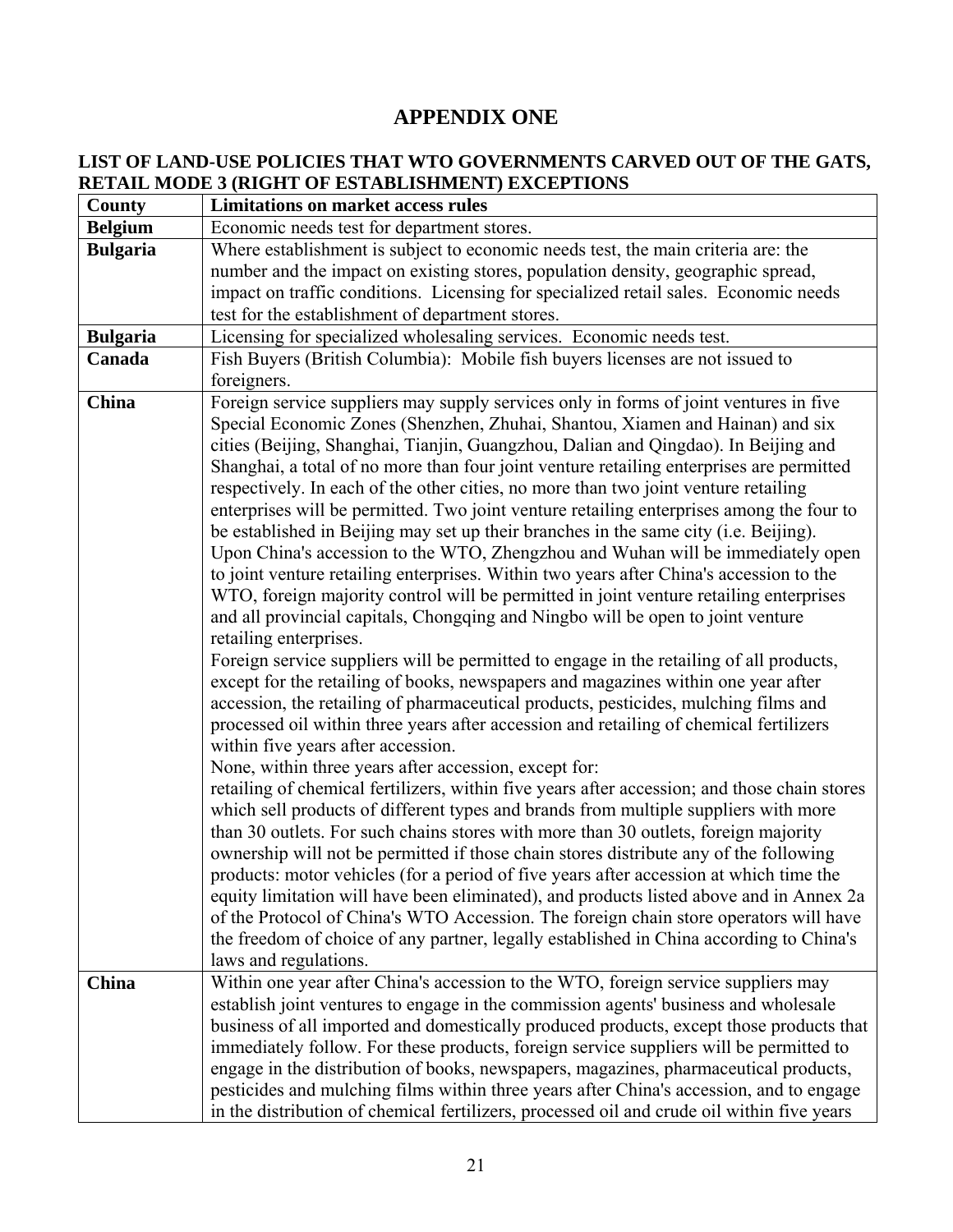|                | after China's accession.                                                                 |
|----------------|------------------------------------------------------------------------------------------|
|                | Within two years after China's accession to the WTO, foreign majority ownership will     |
|                | be permitted and no geographic or quantitative restrictions will apply.                  |
|                | None, within three years after accession, except for chemical fertilizers, processed oil |
|                | and crude oil within five years after accession.                                         |
| <b>Denmark</b> | Economic needs test for new department stores.                                           |
| <b>France</b>  | Economic needs test for larger department stores. State monopoly on tobacco.             |
| <b>France</b>  | Wholesale pharmacies are authorized according to the needs of the population and         |
|                | within established quotas. State monopoly on tobacco and matches.                        |
| <b>Ireland</b> | Unbound for retail of alcoholic beverages.                                               |
| <b>Italy</b>   | State monopoly on tobacco. Economic needs test on establishment of any new               |
|                | department store/outlet and authorization can be denied in order to protect areas of     |
|                | particular historic and artistic interest.                                               |
| <b>Jordan</b>  | Subject to 50% foreign equity limitation, except that service providers that are also    |
|                | registered as agents in Jordan are subject to the same limitations applicable to CPC     |
| Korea          | Following services are subject to the economic needs test:                               |
|                | • wholesale markets with floor space of more than 3,000 sq. m.                           |
|                | • large stores with floor space of more than 3,000 sq. m.                                |
|                | • wholesale trade centers                                                                |
|                | • wholesale trade of used cars                                                           |
|                | • wholesale trade of gaseous fuels and related products                                  |
|                | • foreign trade services                                                                 |
| Korea          | For a joint venture or a 100% foreign ownership, not more than twenty (20) shops with    |
|                | floor space of less than 3,000 sq. m. per shop are allowed. From January 1, 1996, this   |
|                | restriction will be eliminated. For a branch, only one (1) shop with floor space of less |
|                | than 700 sq. m. is allowed. From January 1, 1996, this restriction will be eliminated.   |
|                | Retailing services for used cars and gaseous fuels are subject to the economic needs     |
|                | test. Department stores and shopping centers are prohibited.                             |
| Liechtenstein  | Restrictions on sales area.                                                              |
| <b>Mexico</b>  | Foreign investment up to 100 per cent of the registered capital of enterprises. Trade-   |
|                | union and co-operative stores do not allow foreign investment.                           |
| Mongolia       | Unbound in retailing services.                                                           |
| <b>Nepal</b>   | Unbound except as indicated in the horizontal section. In addition, unbound except       |
|                | until such time that Nepal grants such rights to any WTO Member in any subsector, or     |
|                | until Nepal determines the types of foreign entities which may provide these services,   |
|                | or that Nepal authorizes such rights under its laws and regulations, the supply of these |
|                | services; whichever is earlier.                                                          |
|                | Only through incorporation in Nepal and with maximum foreign equity of 80 percent.       |
| <b>Poland</b>  | Licensing of establishment of companies in the area of wholesale trade in imported       |
|                | consumer goods.                                                                          |
| Portugal       | Economic needs test for large (i.e. more than 2000 sq. m.) department stores.            |
| <b>Senegal</b> | Unbound in retailing services.                                                           |
| <b>Spain</b>   | State monopoly on tobacco.                                                               |
| <b>Sweden</b>  | Individual municipalities may apply economic needs test to temporary trade in clothing,  |
|                | shoes and foodstuffs that are not consumed at the point of sale.                         |
| Switzerland    | Some cantons have restrictions on sales area.                                            |
|                |                                                                                          |
| <b>USA</b>     | Unbound in wholesale trade of alcoholic beverages.                                       |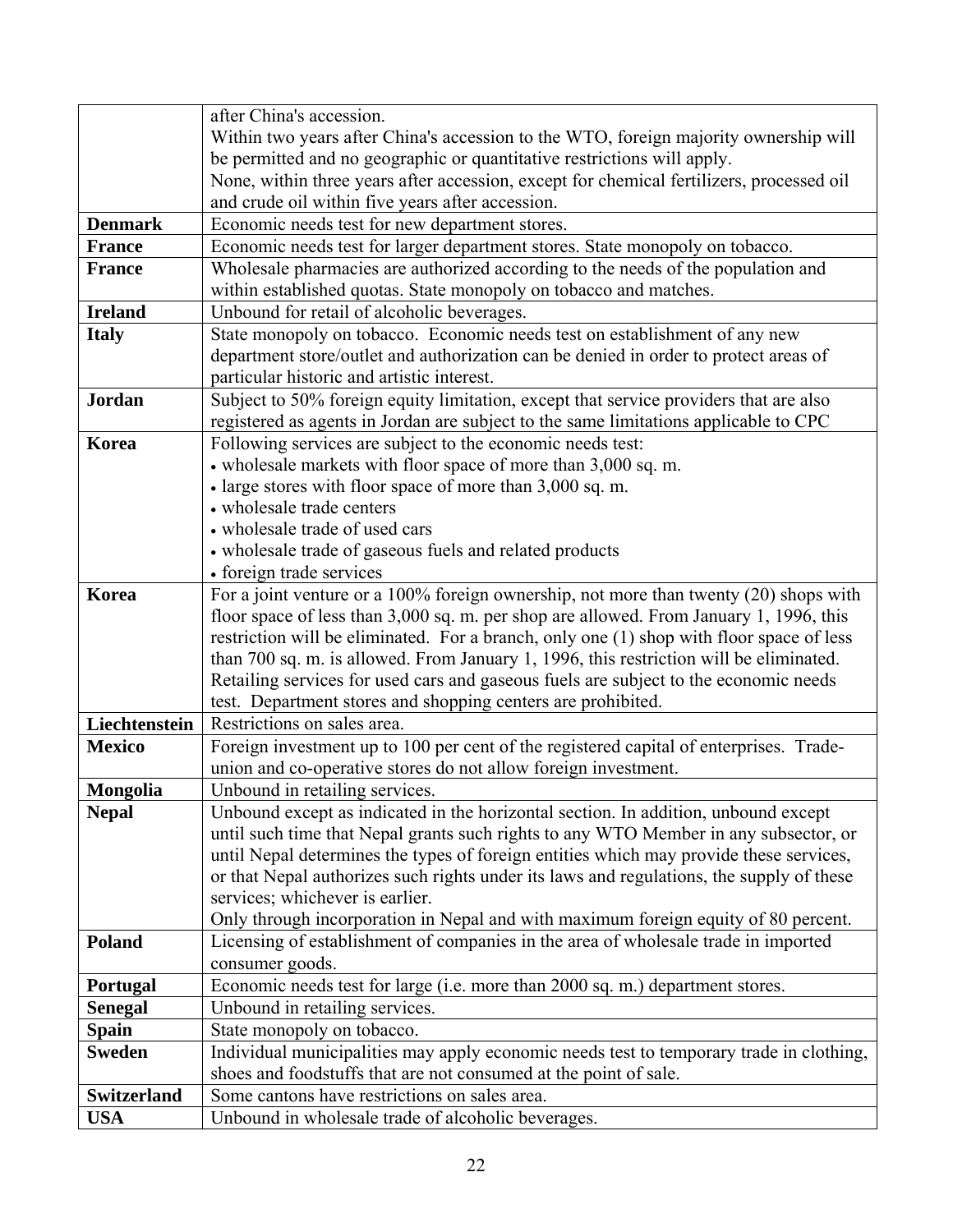#### **LIST OF LAND-USE POLICIES THAT WTO GOVERNMENTS CARVED OUT OF THE GATS, HOTEL AND RESTAURANT MODE 3 (RIGHT OF ESTABLISHMENT) EXCEPTIONS**

| <b>Country</b>         | <b>Limitations on market access rules</b>                                              |
|------------------------|----------------------------------------------------------------------------------------|
| Antigua and            | Hotel Proprietors Act.                                                                 |
| <b>Barbuda</b>         |                                                                                        |
| <b>Bangladesh</b>      | Commercial presence requires that foreign service providers incorporate or             |
|                        | establish the business locally in accordance with the relevant provisions of           |
|                        | Bangladesh laws, rules and regulations. There is no fixed ratio of equity between      |
|                        | local and foreign investors. Foreign equity to the extent of 100 per cent is allowed.  |
| <b>Botswana</b>        | The service should be supplied through commercial presence.                            |
| <b>Bulgaria</b>        | The suppliers are to be established as companies incorporated in the Republic of       |
|                        | Bulgaria with no foreign equity participation ceiling. Tourist service licence issued  |
|                        | by the Committee on Tourism.                                                           |
|                        | The number of foreign managers is not to exceed the number of the managers who         |
|                        | are Bulgarian citizens, in cases where the public (state and/or municipal) share in    |
|                        | the equity capital of a Bulgarian company exceeds 50 per cent. The provision of        |
|                        | tourist guides' services is to be effected through authorized foreign persons.         |
| Cambodia               | None for hotels 3 stars or higher.                                                     |
|                        | Permit is granted taking into account characteristics of the area #5.                  |
| Canada                 | Sale of liquor on premises (Nova Scotia): New licences require a majority              |
|                        | approval in a public vote.                                                             |
|                        | Sale of liquor in a tavern, restaurant or bar (Québec): For juridical persons not      |
|                        | listed on a Canadian stock exchange, all shareholders owning 10 per cent or more       |
|                        | of voting shares must be Canadian citizens or permanent residents.                     |
|                        | (Saskatchewan): The majority of shareholders must be Canadian and manager              |
|                        | must be a Canadian citizen or permanent resident.                                      |
|                        | Sale of liquor (Québec): Is limited to federally incorporated companies.               |
| <b>Central African</b> | Unbound for tourism and travel related services.                                       |
| <b>Republic</b>        |                                                                                        |
| Chad                   | No limitation, subject to the provisions of Articles 13 and 18 of the Investment       |
|                        | Code and the approval requirements under regime A, B and D and Order No.               |
|                        | 26/PR/85 of 7/10/85 establishing regulations for tourism establishments.               |
| China                  | Foreign services suppliers may construct, renovate and operate hotel and restaurant    |
|                        | establishments in China in the form of joint ventures with foreign majority            |
|                        | ownership permitted.                                                                   |
| Congo                  | Prior ministerial approval. The procedure is discretionary. The conditions to be       |
|                        | fulfilled in order to obtain approval may constitute limitations that are incompatible |
|                        | with Article XVI.                                                                      |
| <b>Costa Rica</b>      | Unbound in hotels and other lodging services.                                          |
|                        | In order to prove that it is a tourist enterprise, an enterprise must meet certain     |
|                        | requirements, such as prove that earnings received or estimated from the sale of       |
|                        | food amount to at least 50 per cent of total sales, not including the cost of          |
|                        | admission charges, table reservations or other similar charges.                        |
| <b>Dominica</b>        | Subject to alien landholding regulations, exchange control regulations. Limited to     |
|                        | the development of hotels in excess of 50 rooms. Hotel development of less than        |
|                        | 50 rooms may be subject to an economic needs test.                                     |
| Egypt                  | A licence will be given according to the requirement of economic needs test (main      |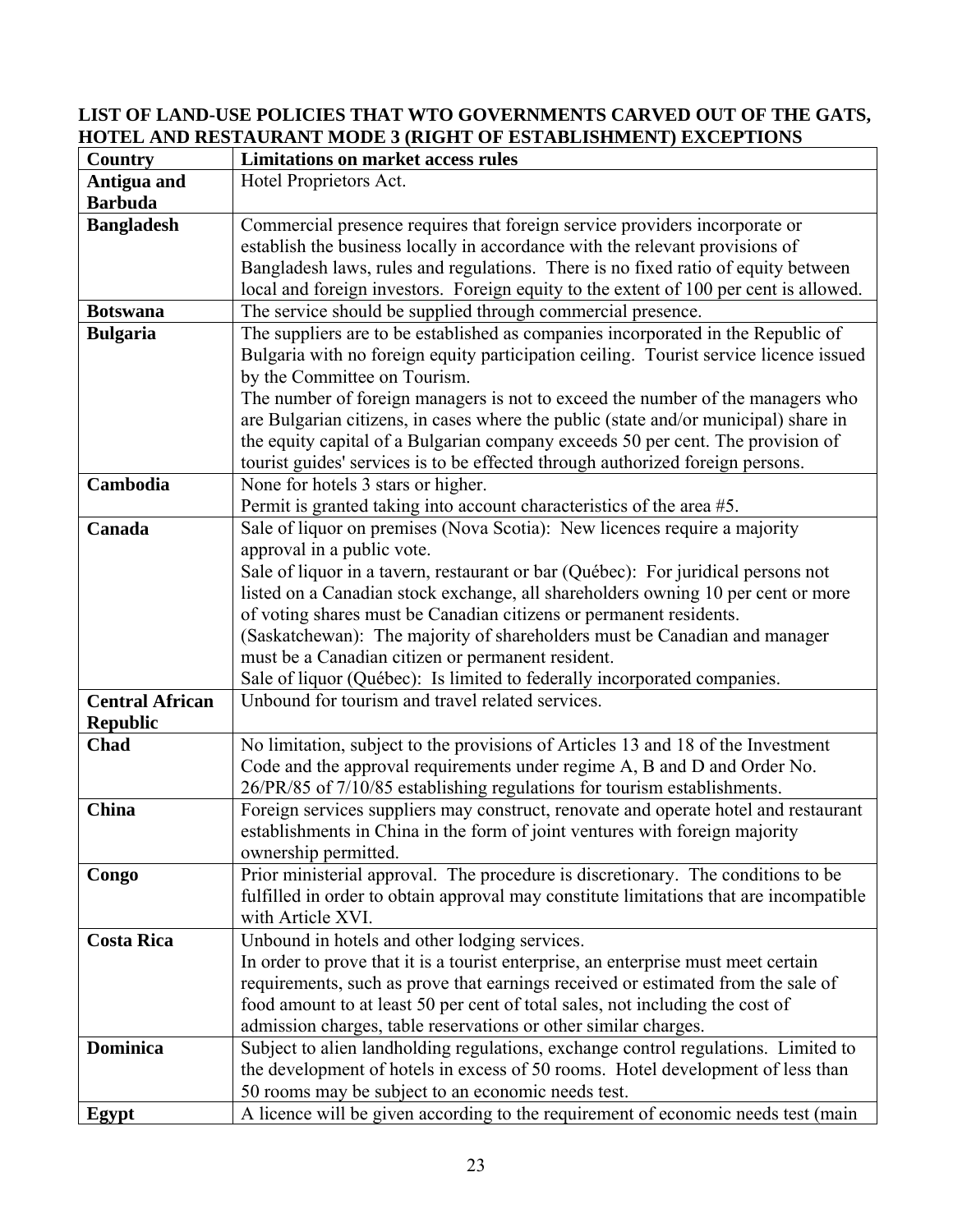|                  | criteria: market needs and locating different categories of hotels).                   |
|------------------|----------------------------------------------------------------------------------------|
|                  | Casino services can be provided only through 5 stars hotels (gambling allowed only     |
|                  | for foreigners).                                                                       |
|                  | Limitations on the total number of services operations depend on the requirement       |
|                  | of economic needs test (geographical location, increase in the number and              |
|                  | categories of tourists).                                                               |
|                  | Foreign capital equity should not exceed 49 per cent in projects to be established in  |
|                  | Sinai.                                                                                 |
| Fiji             | Normal government approval and registration required for all foreign investors.        |
|                  | Limited to speciality restaurants and hotel restaurants, where speciality restaurants  |
|                  | unavailable.                                                                           |
| Gabon            | Prior approval of the ministries concerned. The procedure is discretionary.            |
| <b>Greece</b>    | Authorization can be denied in order to protect areas of particular historic and       |
|                  | artistic interest.                                                                     |
| <b>Grenada</b>   | Subject to alien landholding regulations, exchange control regulations. Limited to     |
|                  |                                                                                        |
|                  | the developments of hotels in excess of $(100)$ rooms. Hotel development of less       |
|                  | than 100 rooms may be subject to an economic needs test.                               |
| Guinea-Bissau    | Subject to approval by the Council of Ministers.                                       |
| India            | Only through incorporation with a foreign equity ceiling of 51 per cent                |
| <b>Indonesia</b> | In eastern part of Indonesia, Kalimantan, Bengkulu, Jambi and Sulawesi, 100% of        |
|                  | capital share can be owned by foreign investor.                                        |
| <b>Israel</b>    | Ownership must be in hands of Israeli-registered company.                              |
| <b>Italy</b>     | Local economic needs test on opening of new bars, cafés and restaurants;               |
|                  | authorization can be denied in order to protect areas of particular historic and       |
|                  | artistic interest.                                                                     |
| <b>Jamaica</b>   | Registration, licensing required.                                                      |
| <b>Jordan</b>    | Subject to 50% foreign equity limitation. Jordanian juridical entity is required for   |
|                  | franchising. Foreign equity limitation does not apply to these services when           |
|                  | operated in hotels or motels.                                                          |
|                  | Exclusivity is currently granted to the national carrier. However, once exclusivity is |
|                  | lifted, access will be subject to 50% limitation on foreign equity and to any other    |
|                  | limitations on legal form provided for by the Jordanian law. Number of service         |
|                  | providers may be restricted.                                                           |
| Liechtenstein    | Licence only granted if need for restaurants exists (assessment of economic needs      |
|                  | is based on criteria such as population, degree of built-up area, type of              |
|                  | neighbourhood, touristical interests, number of existing restaurants).                 |
| Lesotho          | Unbound except as indicated in the horizontal section.                                 |
| Lithuania        | Limitations on access to establish a commercial presence in environmental              |
|                  | protected zones.                                                                       |
| <b>Malaysia</b>  | Entry for service activities under CPC 641, 642, 643 is permitted only through a       |
|                  | locally incorporated joint-venture corporation with Malaysian individuals or           |
|                  | Malaysian-controlled corporations or both and aggregate foreign shareholding in        |
|                  | the joint-venture corporation shall not exceed 30 per cent; or Entry for service       |
|                  | activity under CPC 87909 is permitted only for the purposes of services contract       |
|                  | awarded in Malaysia and implemented through a branch.                                  |
| <b>Mauritius</b> | Foreign participation in hotels with less than 100 rooms limited to 49 per cent. In    |
|                  | hotels with more than 100 rooms full foreign participation is allowed: none.           |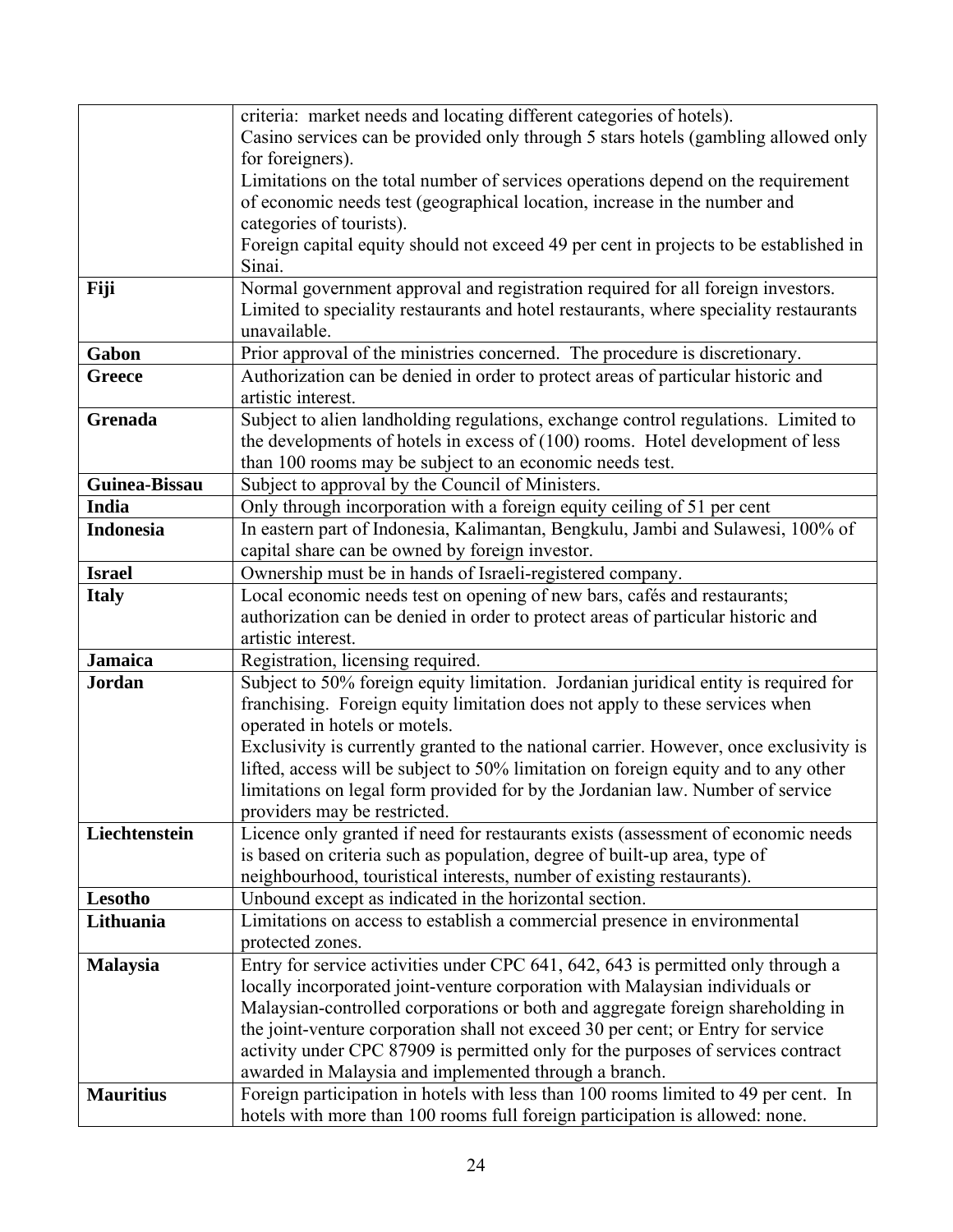|                            | The project must not be less than RS 10 million.                                          |
|----------------------------|-------------------------------------------------------------------------------------------|
| <b>Mexico</b>              | Foreign investment up to 100 per cent of the registered capital of enterprises. It is     |
|                            | necessary to hold a licence issued by the Ministry of Tourism (SECTUR) and a              |
|                            | permit to engage in the activity from the competent authority (federal, State or          |
|                            | municipal).                                                                               |
| <b>Nepal</b>               | None, except only through incorporation in Nepal and with maximum foreign                 |
|                            | equity capital of 51 per cent for travel agency and tour operator (CPC 7471) and 80       |
|                            | per cent for hotel, lodging services (CPC 6411) (star hotels only), and graded            |
|                            | restaurants (CPC 6421-6423).                                                              |
| <b>Niger</b>               | Prior approval of ministries concerned. The procedure is discretionary.                   |
| Oman                       | Foreign equity for restaurants limited to 49%.                                            |
| Peru                       | Supreme Decree No. 006-73-IC/DS lays down the requirements which must be                  |
|                            | fulfilled in relation to classification of lodging establishments in Peru, concerning     |
|                            | their placement in categories 5, 4, 3, 2 and 1 stars for lodging establishments.          |
|                            | Likewise, any supplier of services who intends to operate a lodging establishment         |
|                            | must request an operating licence from the Directorate General of Tourism,                |
|                            | together with the licence to which the Police Special Licences Regulations refer.         |
|                            | Only five or four-star lodging establishments may establish gaming casinos on their       |
|                            | premises. Supreme Decree No. 021-93-ITINCI of 15 September 1993 regulates                 |
|                            | restaurant services in Peru, including their classification as establishments in the      |
|                            | first category (5 and 4 forks), second category (3 and 2 forks) and third category (1     |
|                            | fork). Gaming casinos may only be established in 5-fork tourist restaurants and in        |
|                            | buildings declared to be historic monuments following authorization of the                |
|                            | National Institute of Culture.                                                            |
|                            | Likewise, any supplier of services who intends to operate a lodging and/or                |
|                            | restaurant establishment must apply for enrolment in the Unified Register to which        |
|                            | Supreme Decree No. 118-90-PDM refers.                                                     |
| <b>Philippines</b>         | No foreign equity is allowed if the specialty restaurant is not part of the facilities of |
|                            | a hotel.                                                                                  |
| <b>Poland</b>              | Authorization can be denied in order to protect areas of particular historic and          |
|                            | artistic interest.                                                                        |
| Portugal                   | Authorization can be denied in order to protect areas of particular historic and          |
|                            | artistic interest.                                                                        |
| Saint Kitts &              | Limited to development in excess of 50 rooms. Ownership of non-ethnic                     |
| <b>Nevis</b>               | restaurants reserved for nationals.                                                       |
| <b>Saint Lucia</b>         | Hotel and Resort Development and Operation in excess of 100 rooms.                        |
| <b>Saint Vincent &amp;</b> | Subject to Commercial Code, Exchange Controls Act, Hotels Proprietor Act.                 |
| <b>The Grenadines</b>      |                                                                                           |
| <b>Senegal</b>             | Licence required.                                                                         |
| <b>Slovenia</b>            | None other than location in the protected areas of particular historic and artistic       |
|                            | interest and within national or landscape parks is subject to authorization which can     |
|                            | be denied.                                                                                |
| <b>Spain</b>               | Authorization can be denied in order to protect areas of particular historic and          |
|                            | artistic interest.                                                                        |
|                            |                                                                                           |
|                            |                                                                                           |
|                            |                                                                                           |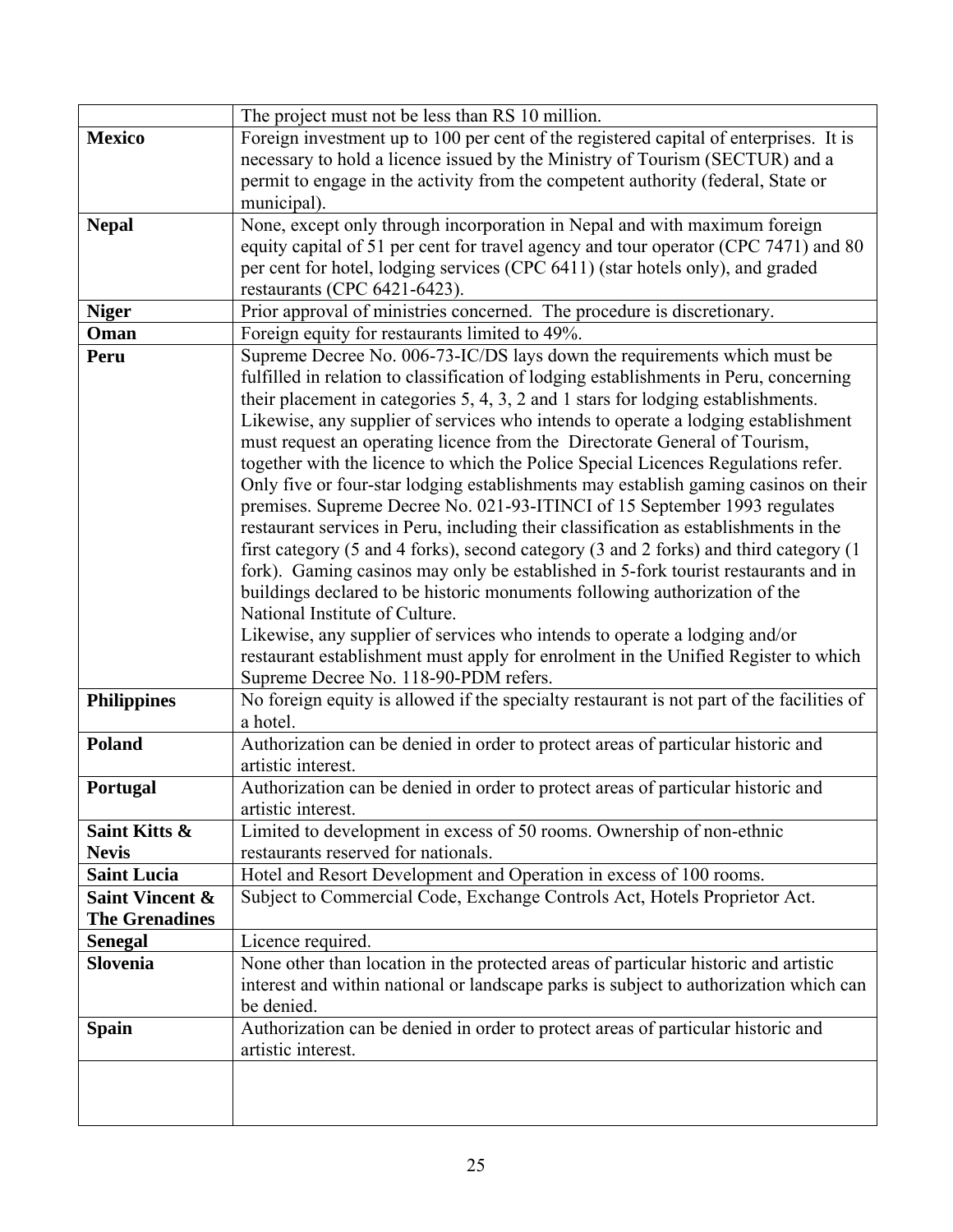| <b>Switzerland</b> | Federal law enables cantons to grant licence for restaurants based on economic<br>needs (assessment of economic needs is based on criteria such as population,<br>degree of built-up area, type of neighbourhood, touristical interests, number of<br>existing restaurants). |
|--------------------|------------------------------------------------------------------------------------------------------------------------------------------------------------------------------------------------------------------------------------------------------------------------------|
| <b>Tanzania</b>    | Acquisitions of domestic firms and mergers by foreigners are subject to approval.<br>The acquisition of land by foreigners or domestic companies which are deemed<br>foreign because of foreign equity ownership is subject to approval.                                     |
| <b>Togo</b>        | No limitation, subject to the laws and regulations in force concerning acquisition of<br>real estate by foreign natural or legal persons (Law No. 60-26 of 5 August 1960)<br>and implementing Decree thereto).                                                               |
| <b>Uganda</b>      | Government approval is required in accordance with the Investment Code and the<br>regulations within it.                                                                                                                                                                     |

*Source: WTO database on GATS commitments (*http://tsdb.wto.org/wto/WTOHomepublic.htm)*, accessed December 2005.*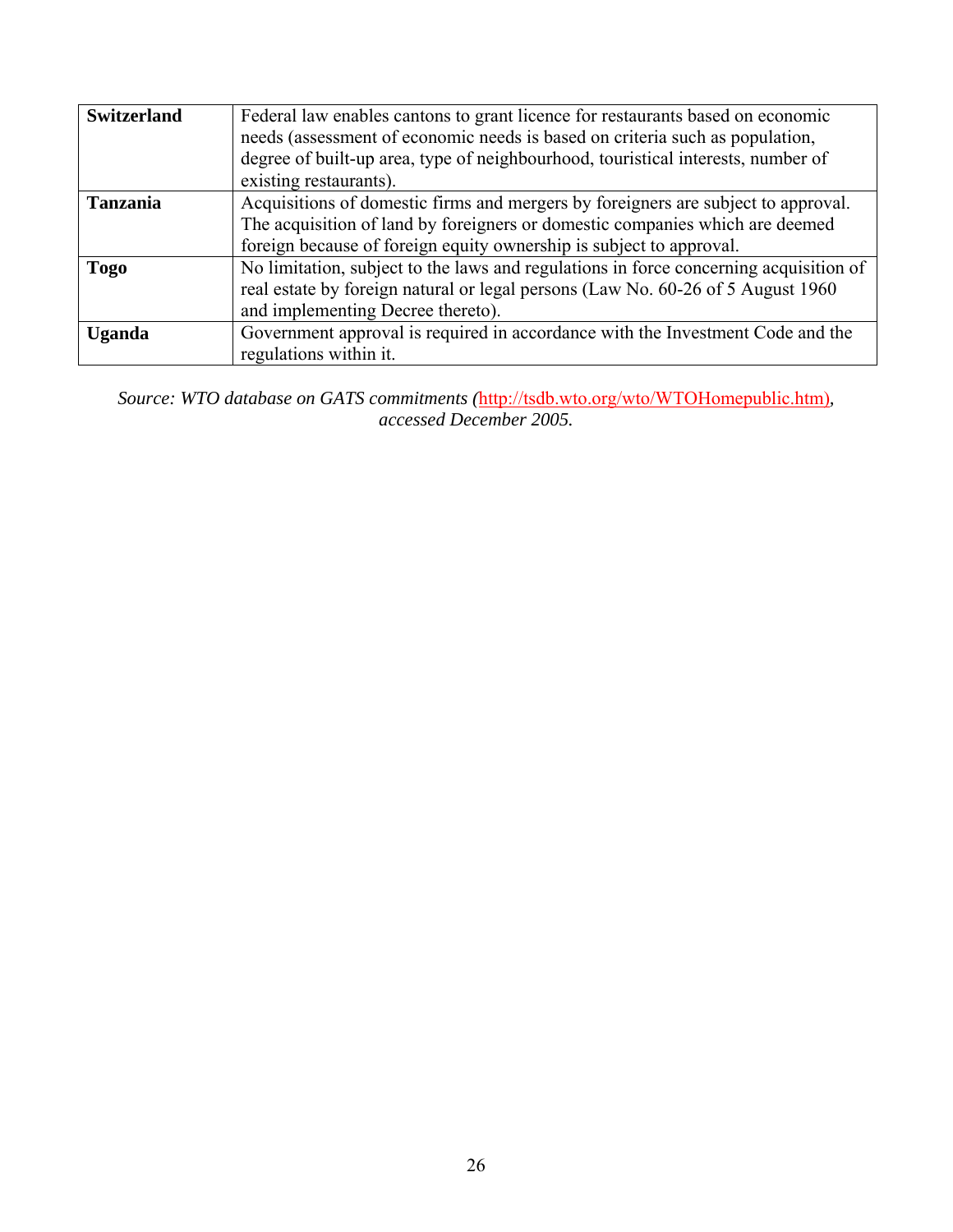## **APPENDIX TWO**

18 October 2002 JOB(02)/20/Rev.2

Working Party on Domestic Regulation

#### EXAMPLES OF MEASURES TO ADDRESSED BY DISCIPLINES UNDER GATS ARTICLE VI:4

Informal Note by the Secretariat

#### …. ANNEX I - EXAMPLES CONTRIBUTED BY MEMBERS

A These examples appear to meet the requirements set by Members, i.e. specific measures not already found in the accountancy disciplines, which are also not XVI/XVII measures:

#### Transparency

- Lack of opportunity for interested nongovernmental market participants to meet with government officials to discuss the impact of new or proposed regulations.
- Inadequate information available, or information not readily available, to nongovernmental market participants about new or proposed regulations affecting their interests.

#### Licensing requirements

- [Subject to Members' interpretation.] Restrictive regulations relating to zoning and operating hours, to protect small stores.
- Federal and sub-federal licensing and qualification requirements and procedures are different, making a license or qualification recognition obtained in one state not valid in other states.
- Too many licenses required in order to operate a business.
- Overly burdensome licensing requirements (e.g. minimum age required for a physiotherapist 25 years old).
- Branches of a foreign company are required to regularly submit plan of activities to the government authority in order to be eligible to renew registration.
- Lengthy censorship procedures; too many censoring agencies with different criteria.

Licensing procedures

- It is necessary to obtain/renew the same license in every regional government.
- All the important papers necessary to establish business operation have to be certified by the Public Notary which can take a long time to process with no other alternative available.
- The effective period of licensing is very short.
- Authorization may not be handled through a single point.
- Inability of applicants to file complaints regarding review of their applications.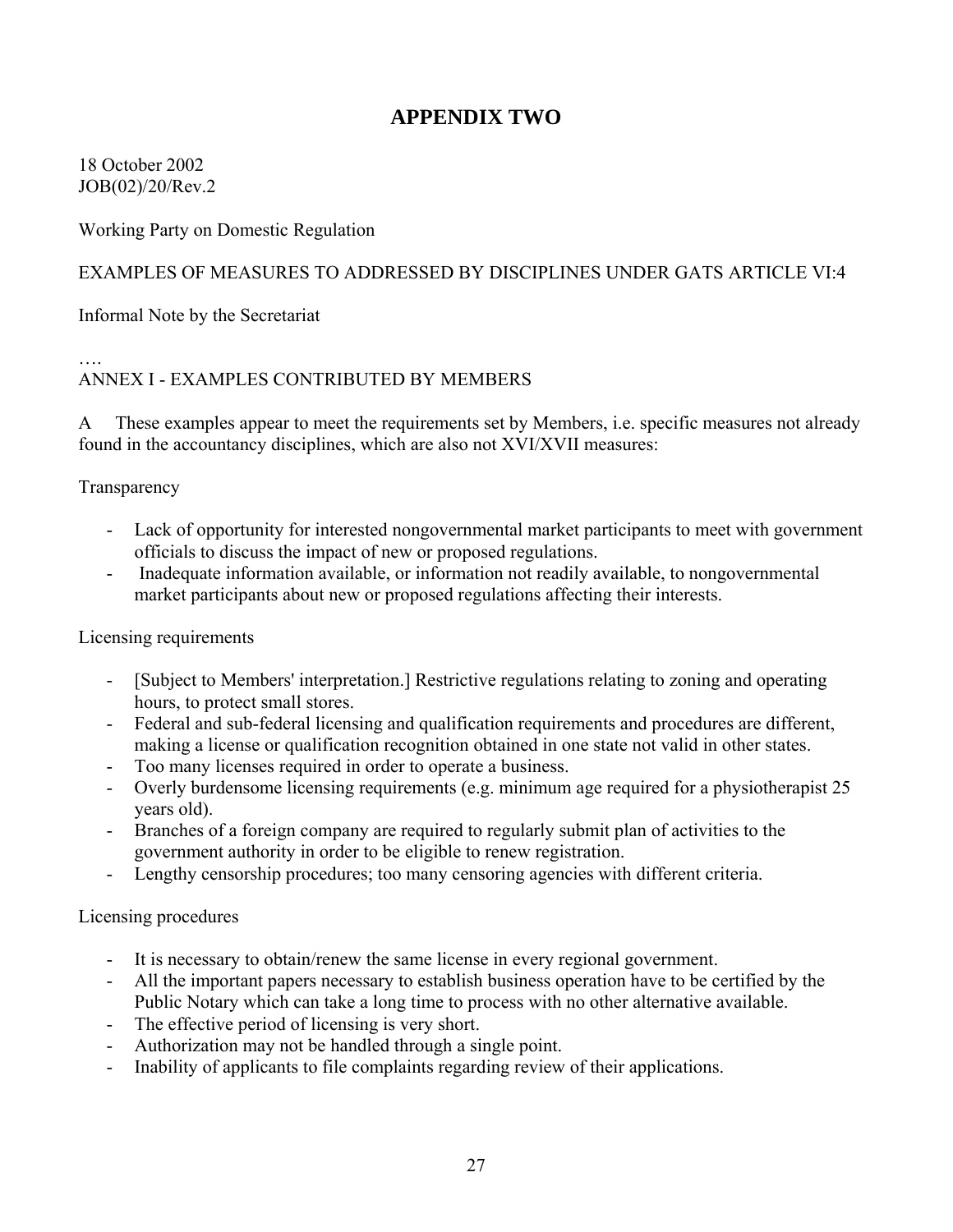Qualification requirements

- Only persons who have specific certification from a government agency can take up managerial posts (e.g. managers of an insurance company must have certification from the insurance agency in that country).
- Requirement for fluency in language of the host country which in some cases not relevant to ensure the quality of service.
- Different sub-federal regulations for recognition of qualifications.
- Minimum requirements for local hiring (accountancy).
- Qualification procedures
- A large number of documents is required (application procedures).
- Need for in-country experience before sitting examinations (accountancy).

Technical Standards

- Unreasonable environmental and safety standards (maritime transport).

B. The following measures also appear to meet the requirements set by Members - provided they apply to sectors other than accountancy (otherwise they are already covered by the accountancy disciplines):

**Transparency** 

- Regulatory changes without adequate prior notice, making the applicants not eligible to apply or have to find new supporting documents within a short period of time.
- Non-transparent regulatory environment (architecture, postal and courier, audiovisual, distribution, education, energy, environmental, sporting, and tourism services).
- Domestic laws and regulations are unclear and administered in an unfair manner; subsidies for higher and adult education, and training are not made known in a clear and transparent manner.
- A lack of transparency in domestic town planning regulations, that might prejudice decisions on the location of installations to provide such services through commercial presence (distribution services).
- Long delays when government approval is required, and, if approval is denied, no reasons or information given on what must be done to obtain approval in the future (postal and courier services).

Licensing requirements

- Absence of pre-determined, clear criteria for licensing requirements (including postal and courier, and distribution services).
- Unreasonable restrictions on licensing (legal services)
- Restrictive licensing practices (tourism).
- Unclear licensing and approval requirements (energy services).
- Unspecified approval and licensing requirements (environmental, financial, and tourism services).
- Irrelevant requirements to obtain license (e.g. jewellery artists must obtain a permit or license from the National Bank).
- Too many steps for business registration and such registration must be renewed relatively frequently (e.g. every 2 years) at considerable time and expense.
- Non-transparent registration procedures; unpredictable timeframe for registering process.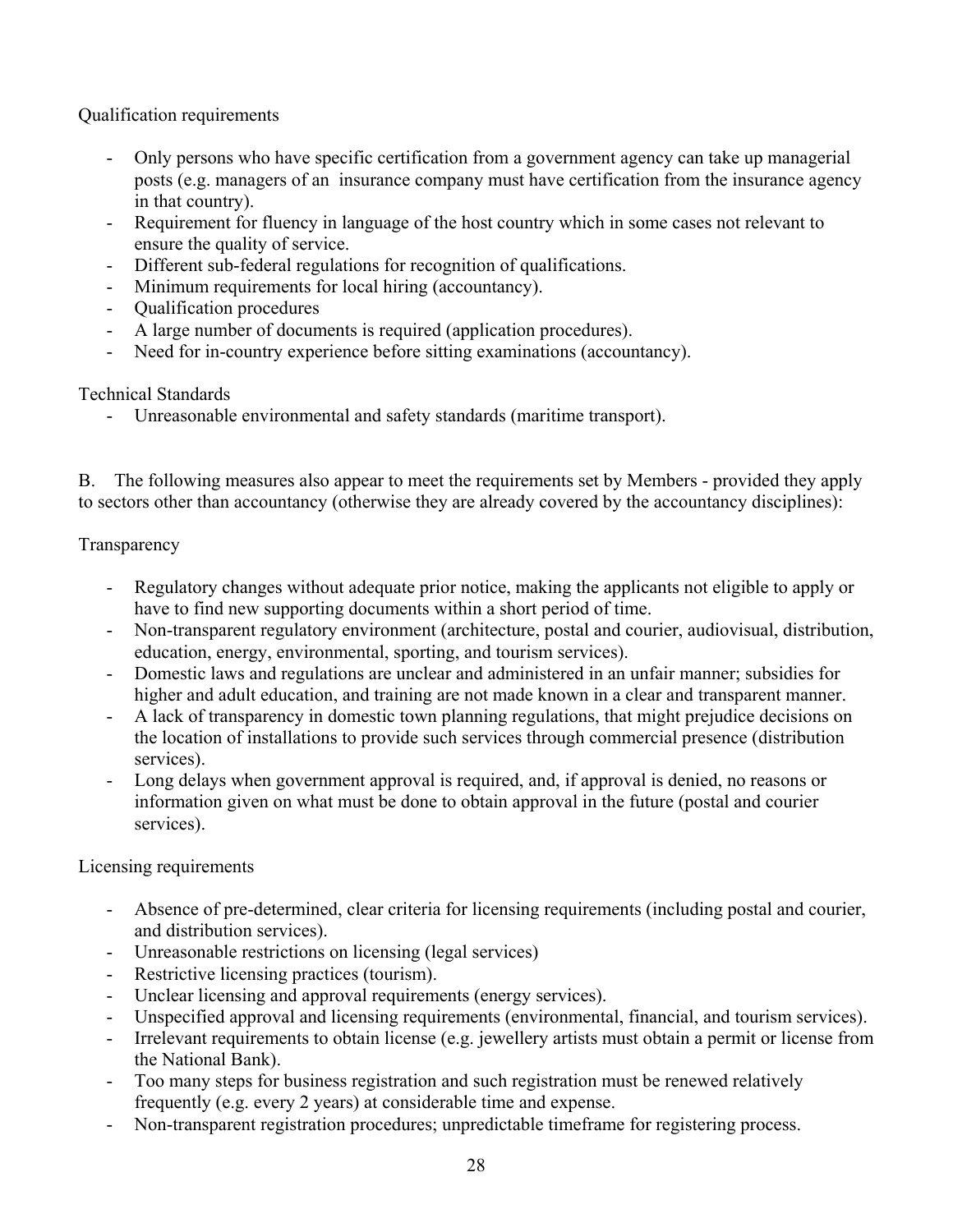- Restrictions on registration (e.g. residency requirements), which prevents foreign engineers from signing off on drawings and managing projects.
- Unduly burdensome requirements.
- Onerous licensing requirements (consulting, engineering, construction, and distribution services).
- As licenses can be difficult or impossible to obtain, forwarders often have to resort to intermediaries or form partnerships (Other transport services).
- Registration is required both at the central and local governments (or local commercial courts); the procedures at the local level are often not transparent and taking a long time without adequate explanation for the delay.
- Residency requirements. (including computer, telecommunications, audiovisual, construction, distribution, energy, financial, sporting, and tourism services).
- Residency requirements for advertising production professionals filming in some countries and/or for employees of the advertising firm.
- Mandatory membership of a Chamber of Commerce or a local association required as a precondition to operate business in local areas.
- To be licensed as a professional, there is a requirement or pre-requirement to be a member of an affiliate organization. This organization has no regulatory authority over the profession (i.e. union, country club). To be a member of this organization, the licensee must be a resident of the territory or have lived in the territory for the past six months.
- Requirement to have numerous different legal entities as a pre-condition to apply for a business operation license.
- Applicant must possess indemnity insurance or be bonded prior to licensing.
- Licensing fees that are considered as expensive by international standards.
- Registration/approval is required in order to provide services.
- Authorization requirements are cumbersome: e.g. a permit is required for every single project.

#### Licensing procedures

- Work history and letters of reference from all previous employers unrelated to the authorization sought.
- Documented proof of physical and mental well-being.
- Overly complicated licensing procedures (e.g. have to go through many steps in many agencies in order to obtain a license).
- Excessive, vexatious formalities, lacking in transparency, for professional licensing purposes, etc.
- Only original documents will be accepted.
- Only documents translated or authenticated by that country's Embassy in Bangkok will be accepted, causing unnecessary delays and expenses (especially if additional documents for an application are required at short notice).
- Delays in receiving an application.
- Delays in informing the applicant of the decision (unreasonable time).
- Where government approval is required but denied, no reasons are given for denial, and no information is given on what must be done to gain approval in the future.
- No possibility for the applicant of correcting minor errors in its application form.
- No possibility of resubmitting applications for licensing after a first rejection.
- Delays in implementing the terms of the licence
- Lack of transparency
- The period of time required for the processing of a license application is not very clear.
- The processing period for a license application is long.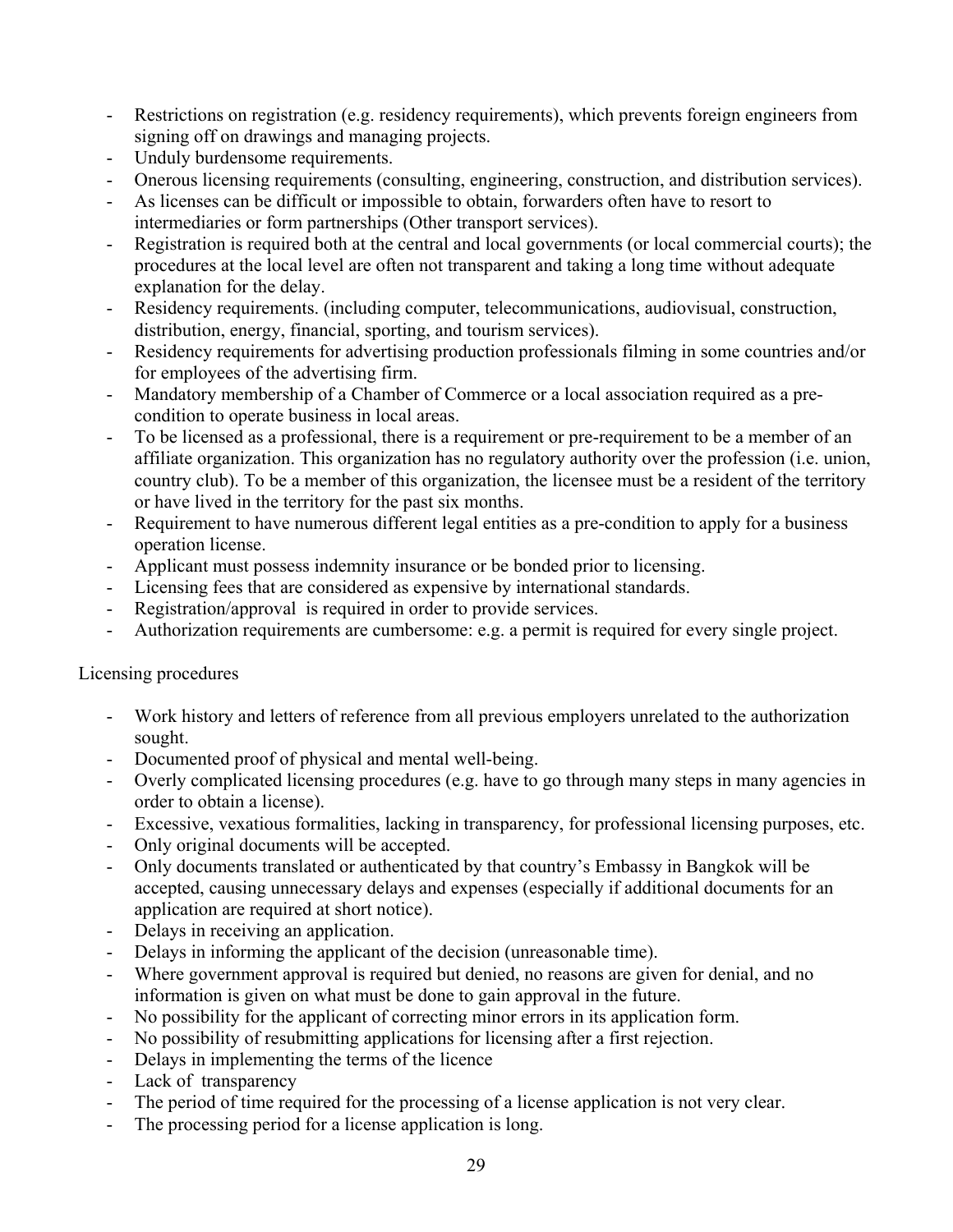- A great deal of documents must be submitted through several stages in order to obtain authorization.
- Excessive application and process fees (including postal and courier, distribution, and educational services).
- Authorization procedures are costly.
- Authorization procedures take up a considerable amount of time.

### Qualification requirements

- Residency requirements.
- The scope of examinations of qualification requirements goes beyond subjects relevant to the activities for which authorization is sought.
- Requirements needed for eligibility to take exams are more burdensome than necessary and not relevant to ensure the quality of service (e.g. must stay in that country at least 3 years to be eligible to take exam).
- Qualification requirements other than education, examinations, practical training, experience and language skills.
- Examinations that do not appear to be directly related to the concerned qualifications are required.

## Qualification procedures

- Long delays in the verification of an applicant's qualifications acquired in the territory of another Member.
- Lack of a legal framework for accepting professionals with foreign qualifications, or lack of internal consistencies of such a framework.
- Non-recognition of foreign qualifications (including engineering, construction, financial and sporting services).
- Limited or no recognition of foreign qualifications (architecture, legal services).
- Non-recognition of qualifications obtained in country of origin (e.. not accepting cooking certificate from a government institute) and refusal to consider past working experiences and/or apprenticeship in country of origin.
- Common exclusion of developing countries from mutual recognition agreements.
- Unreasonable intervals for examination of applications .
- Limited openness or process (all eligible applicants do not benefit from the same level of openness).
- Unreasonable period of time for the submission of applications.
- Excessive administrative costs that do not reflect fees charged.
- Residency requirements for sitting examinations (not subject to Article XVII).

## ANNEX II – EXAMPLES FROM WPPS MATERIALS

A. These examples appear to meet the requirements set by Members, i.e. specific measures not already found in the accountancy disciplines, which are also not XVI/XVII measures:

Licensing requirements

Minimum capital requirements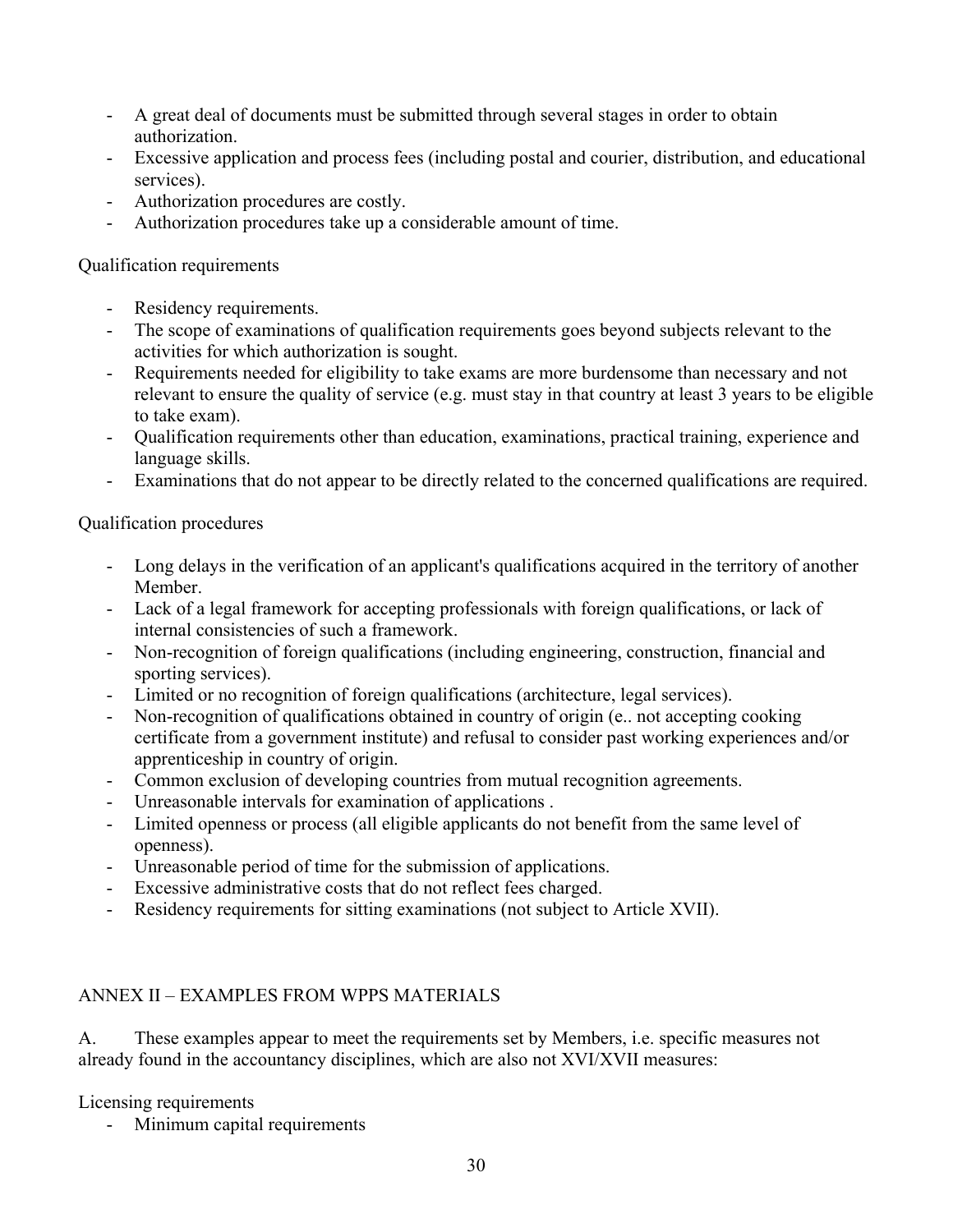Licensing procedure

- Applications to more than one licensing authority in any given jurisdiction for a particular service are required.

Technical standards

- [Subject to Members interpretation.] Restrictions on fee-setting, and restrictions/prohibitions on marketing and advertising.
- National standards which diverge from international standards.

B. The following measures also appear to meet the requirements set by Members -- provided they apply to sectors other than accountancy (otherwise they are already covered by the accountancy disciplines):

Licensing requirements

- Restrictions on the use of firm names.
- Residency requirements

Qualification requirements

- Requirements which do not take account of foreign qualifications.
- Local training requirements exceeding 12 months.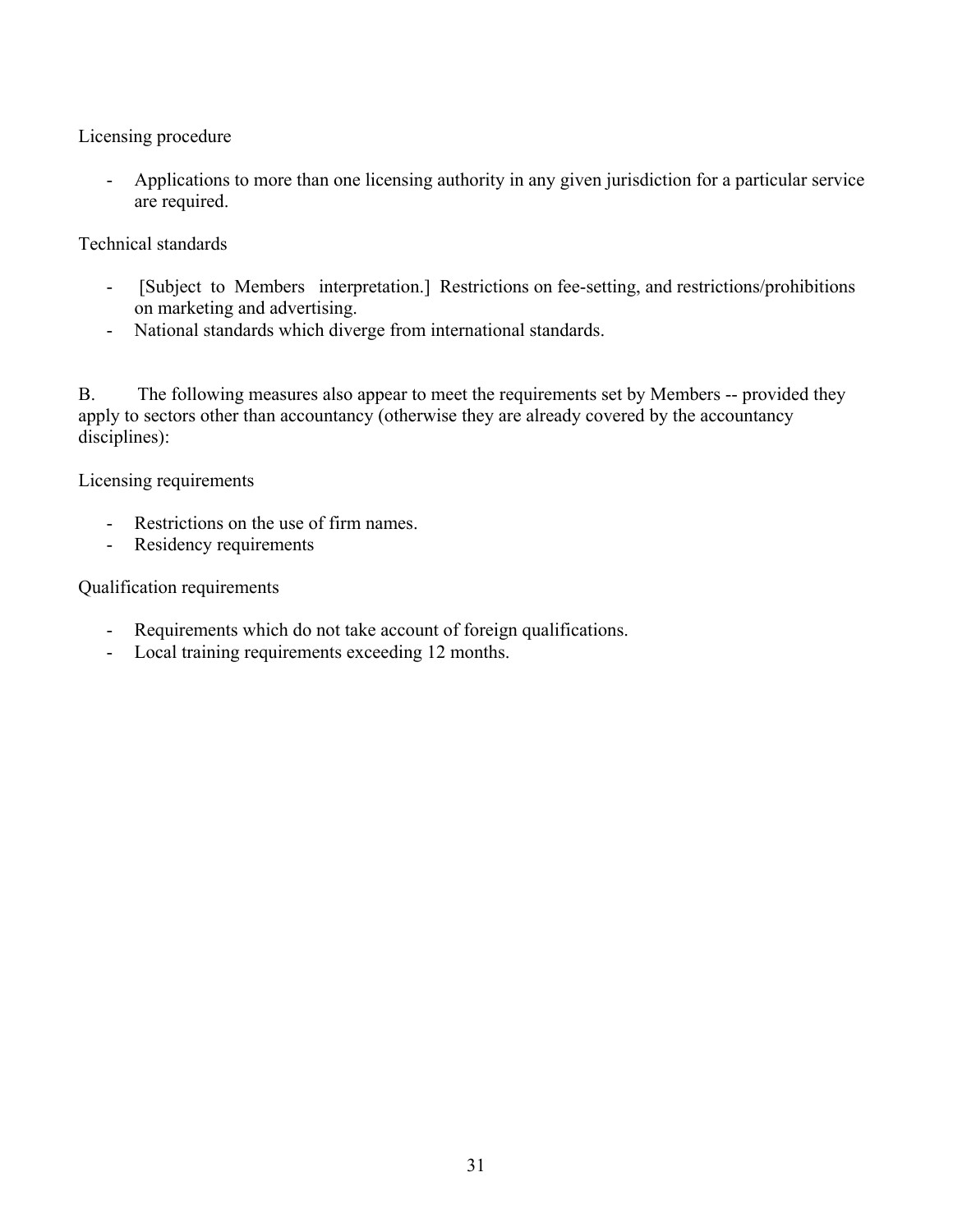#### **ENDNOTES**

 $\overline{a}$ 

1 Annette Bernhardt, Anmol Chaddha, and Siobhán McGrath, "What Do We Know About Wal-Mart? An Overview of Facts and Studies for New Yorkers," Brennan Center for Justice Economic Policy Brief, No. 2, August 2005, at 1.

2 Bernhardt et al, at 6.

3 Bernhardt et al, at 6.

4 Bernhardt et al, at 6.

5 Bernhardt et al, at 6.

6 Nancy Cleeland, Evelyn Iritani and Tyler Marshall, "[Scouring the Globe to Give Shoppers an \\$8.63 Polo Shirt](http://www.latimes.com/business/la-fi-walmart24nov2403,1,2186851.story)," *Los Angeles Times*, Nov. 24, 2003.

7 Jim Abrams, "Lawmakers Ask Celebrities to Help Stop Labor Abuses," Associated Press, May 30, 1996.

8 Steven Greenhouse, "Fired Officer Is Suing Wal-Mart," *New York Times*, July 1, 2005.

9 For more information on anti-sweatshop campaigns involving Wal-Mart, please see the webpage of the National Labor Committee [http://www.nlcnet.org/news/index.asp?ci=32&s=category.](http://www.nlcnet.org/news/index.asp?ci=32&s=category) Many groups are working to curb Wal-Mart sprawl including Sprawl Busters <http://www.sprawl-busters.com/>. Economic justice campaigns include Wal-Mart Watch <http://walmartwatch.com/> and Wakeup Wal-Mart <http://www.wakeupwalmart.com/>.

10 General Agreement on Trade in Services, Annex 1B, Agreement Establishing the World Trade Organization, 1994, Article 1 [hereafter GATS]. The GATS agreement is available at: http://www.wto.org/english/docs\_e/legal\_e/26-gats.doc <sup>11</sup> "Wal-Mart de México, S.A. de C.V.: Overview," Hoover's, Inc. Website, accessed Dec. 5, 2005.

12 Renato Ruggiero, "Toward GATS 2000 - a European Strategy," speech, conference on trade in services, organized by the European Commission in Brussels, June 2, 1998.

13 The U.S. "Schedule of Specific Commitments" is available by searching with the document code GATS/SC/90 at

http://docsonline.wto.org

14 GATS Article XXVIII

15 The WTO - A Training Package, Section 6, Services - GATS, "Scope of Application of the Agreement", available at:

http://www.wto.org/english/thewto\_e/whatis\_e/eol/e/default.htm

16 Mike Duke, Executive Vice President, Wal-Mart Stores, Inc, Comments with Respect to Doha Multilateral Negotiations and Agenda in the World Trade Organization, Letter to Ambassador Zoellick, May 1, 2002.

17 "Membership Overview," Retail Industry Leaders Association Website, accessed April 27, 2005.

18 Robert J. Verdisco, President, International Mass Retail Association, Letter to Gloria Blue, Executive Secretary, Trade Policy Staff Committee, USTR, in response to Federal Register Notice (67 FR 12637), May 1, 2002.

19 Foreign Trade Association, "Speech Mme. Peltier on GATS 2000," International Conference on the GATS, Nov. 27, 2000.

20 Erik Autor, Vice President, National Retail Federation, Presentation to 12 September 2002 Department of Commerce conference on the GATS, Washington, D.C. as reported in the September 2002 newsletter "World Trade Organization and Regional Trade Agreements," White & Case.

21 National Retail Federation Press Release, "NRF to Lead Delegation to World Trade Organization," April 21, 2005, accessed on NRF website June 22, 2005.

22 National Retail Federation Press Release, "NRF to Lead Delegation to World Trade Organization," April 21, 2005, accessed on NRF website June 22, 2005.

23 WTO, Council for Trade in Services, Construction and Related Engineering Services, Background Note by the Secretariat, S/C/W/388 June 1998.

24 GATS Article XVI.

25 WTO Secretariat, "Trading Into the Future: the Introduction to the WTO: Services: rules for growth and investment," WTO Website, accessed Dec. 2, 2005; descriptions from WTO website printed in 1999, (on file with Public Citizen.)

26 "Article 4.7: Business," Hailey, Idaho Zoning Ordinance, City Hall of Hailey, Idaho website, accessed Dec. 5, 2005.

27 Stephen Manning, "Wal-Mart tries to beat big box law with split store," Associated Press, March 22, 2005; Amit Paley, "Calvert to Hire Lawyer to Review Wal-Mart Limit," *Washington Post*, April 28, 2005. Hailey already beat an attempt by Home Depot to exploit a loophole in the town's zoning law that would allow this cap to be exceeded if a store were split in two parts. Hailey subsequently amended its law to close this loophole, offering a lesson to the town of Dunkirk, Maryland, which confronted a similar offensive by Wal-Mart.

28 Jessica Garrison, "L.A. Council Votes to Restrict Superstores; the law would require studies of possible harm before large centers such as Wal-Mart's are built," *Los Angeles Times*, Aug. 11, 2004.

29 Haya El Nasser, "Cities put shackles on chain stores," *USA Today*, July 20, 2004; "Bristol, RI, Bans Large 'Formula' Businesses," *The Hometown Advantage*, Aug. 6, 2004.

30 Joanna Hensley, "Developer drops plans to build Wal-Mart," *The Noblesville Ledger*, April 16, 2004.

31 Tom Suk, "Planned Wal-Mart Suffers Setback," *Des Moines Register*, April 12, 2005.

32 City Council of the City of Arcata, California, Amendment to the Arcata Municipal Code, Title IX, the land use and development guide, Ordinance No. 1333, June 5, 2002.

33 "San Francisco subjects formula chains to added scrutiny," *The Hometown Advantage*, April 1, 2004.

34 Working Party on GATS Rules, "Report of the Meeting of 1 October 2003." WTO document S/WPGR/M/44

35 For more information, *see* Global Trade Watch, "Final WTO Panel Upholds Ruling Against U.S. Internet Gambling Ban in Explosive Decision With Broad Political, Policy Implications," Public Citizen Press Release, April 7, 2005; and "U.S. cannot block Internet gambling," *Deseret Morning News*, April 8, 2005.

36 Japan, Large-Scale Retail Store Law (1974) (Daitenho)..